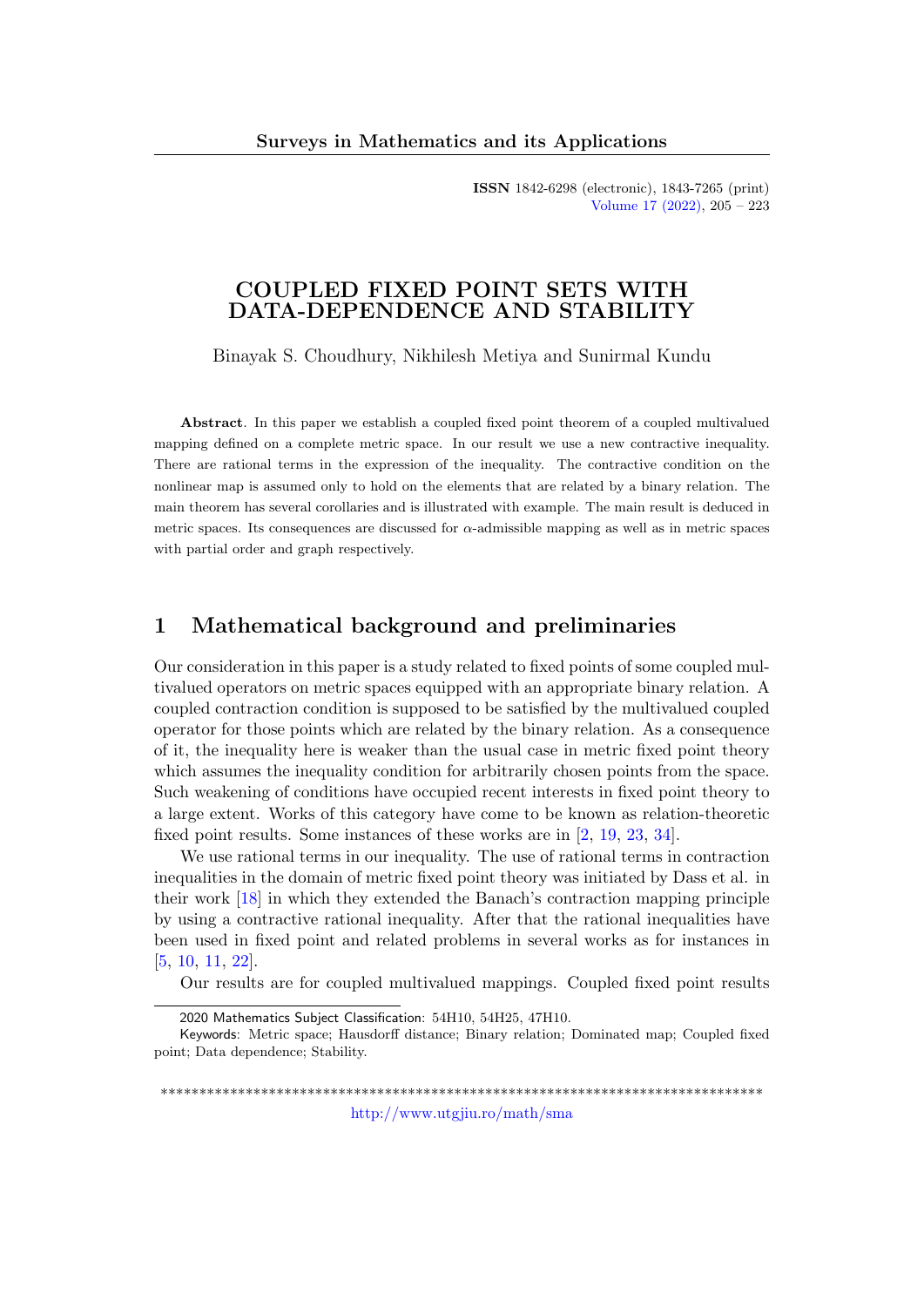constitute a chapter in metric fixed point theory which has been in focus in recent times. Although the concept was introduced some time back in 1987 by Guo et al. [\[20\]](#page-16-4), it was after publication of the work of Bhaskar et al. [\[7\]](#page-15-4) that a large number of papers have been written on this topic and on topics related to it. Some instances of these works are [\[4,](#page-15-5) [12,](#page-15-6) [15,](#page-16-5) [28\]](#page-17-1).

Fixed points of multivalued mappings have been treated extensively in its various aspects. An early reference in this direction is due to Nadler [\[27\]](#page-17-2) in which the Banach contraction mapping principle is extended to the domain of setvalued analysis. Some references of fixed point results of multivalued mappings are noted in [\[1,](#page-14-0) [6,](#page-15-7) [16,](#page-16-6) [17,](#page-16-7) [36\]](#page-18-0).

In the present paper we consider a coupled mapping on a complete metric space with a binary relation. The coupled mapping is assumed to satisfy a contraction inequality with rational terms on pairs of points which are connected by the binary relation in a specific way. We show that the coupled fixed point set of this mapping is nonempty. As special cases of the coupled fixed point result we obtain several corollaries which are coupled multivalued extensions of certain results in metric fixed point theory of ordinary functions. We consider the problem of data-dependence and stability associated with the coupled fixed point sets of these mappings. We have versions our results in metric spaces with partial orderings and with graphs also for functions satisfying  $\alpha$ -dominated conditions. To the best of our knowledge we believe that of data dependence and stability of fixed point sets in metric spaces with binary relations are being discussed for the first time in this paper.

A data dependence problem is to estimate the distance between the fixed point sets of these two mappings. The above is only meaningful if we have an assurance of nonempty fixed point sets of these two operators. There are also some variants of the problem.

The data dependence problem is mostly dealt within the domain of setvalued analysis since multivalued mappings often have larger fixed point sets than their singlevalued counterparts. Several research papers on data dependence have been published in recent literatures of which we mention a few in references [\[13,](#page-16-8) [14,](#page-16-9) [31,](#page-17-3) [32\]](#page-17-4). It has important applications to differential and integral equations [\[13,](#page-16-8) [31\]](#page-17-3).

Our problem of data dependence is with coupled mappings and their coupled fixed point sets. Such problems for coupled fixed point sets have already appeared in work of Chifu et al. [\[13\]](#page-16-8). We formulate a version of the problem suitable to our needs.

Stability is related limiting behavior of a system which, in this case, is the relation of the fixed point sets associated with a sequence of multivalued mappings with the limit function to which the sequence converges. There are several studies related to stabilities of fixed point sets, some of which are noted in [\[8,](#page-15-8) [16,](#page-16-6) [24,](#page-17-5) [26,](#page-17-6) [27\]](#page-17-2). In this paper we discuss the stability of coupled fixed point sets of the class of mappings we consider.

In the last three sections we discuss some consequences of our main result. Precisely we obtain some results in partially ordered metric spaces and in metric spaces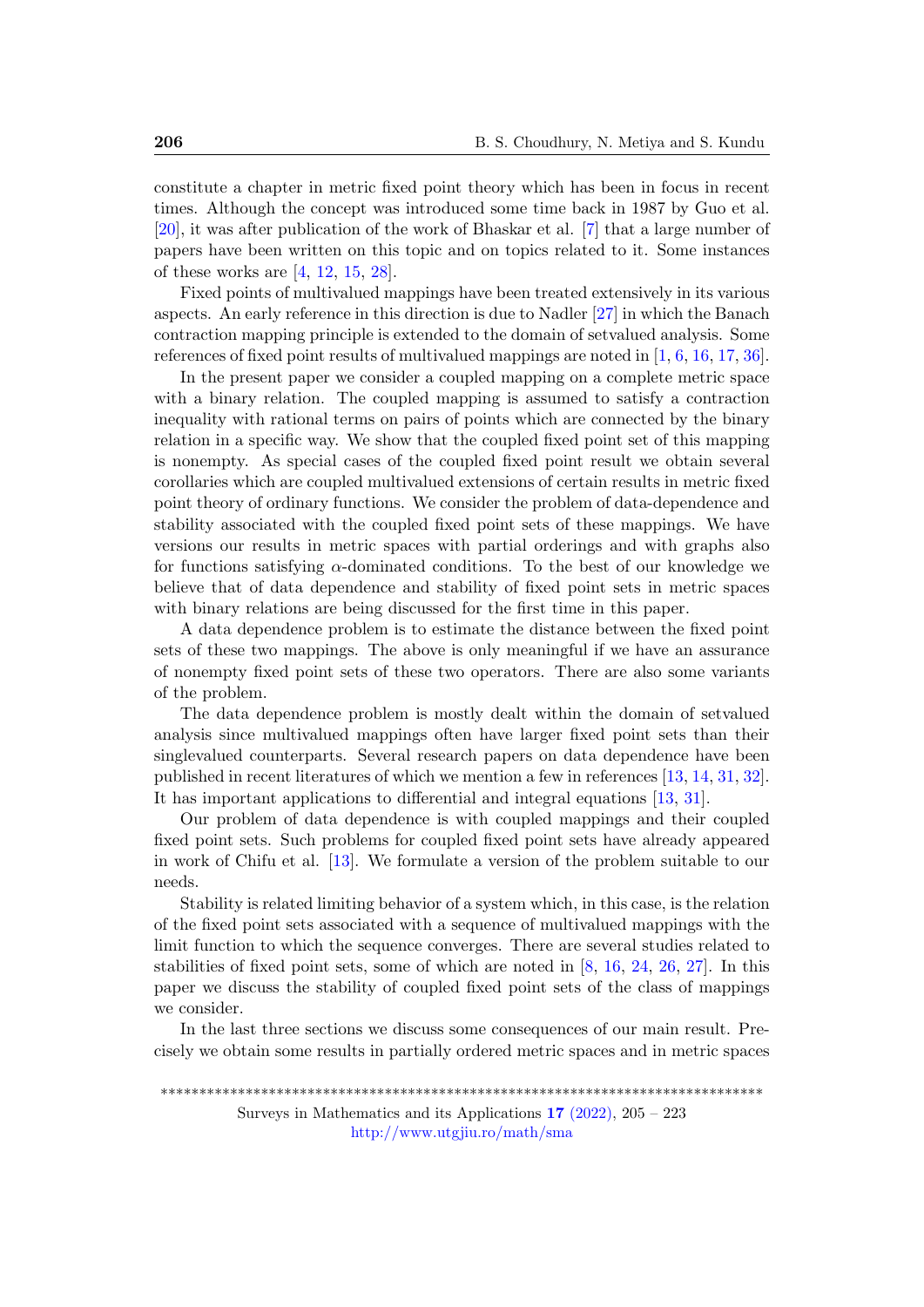having a graph defined on it. In another section we obtain a fixed point result for  $\alpha$ -dominated mappings.

In the following we discuss the necessary mathematics for the discussion on the topics in the following sections. Let X and Y be two nonempty sets and R be a relation from X to Y, that is,  $R \subseteq X \times Y$ . We write  $(x, y) \in R$  or  $xRy$  to mean x is R related to y. The set  $P = \{x \in X : (x, y) \in R \text{ for some } y \in Y\}$  is called the domain of R and the set  $Q = \{y \in Y : (x, y) \in R \text{ for some } x \in X\}$  is called the range of R. By  $R^{-1}$  we mean the set  $\{(y, x) : (x, y) \in R\}$  which is called the inverse of R. A relation R from X to X is called a relation on X. Suppose R is a relation from X to Y and S is a relation from Y to Z. Then the composition  $S \circ R$  is the relation from X to Z defined by  $S \circ R = \{(x, z) : (x, y) \in R, (y, z) \in S, \text{ for some } y \in Y\}.$ 

A relation  $R$  on  $X$  is said to be

- (i) reflexive if  $(x, x) \in R$ , for each  $x \in X$ ,
- (*ii*) symmetric if  $(x, y) \in R \Longrightarrow (y, x) \in R$ ,
- (*iii*) transitive if  $(x, y) \in R$  and  $(y, z) \in R \Longrightarrow (x, z) \in R$ ,
- (iv) anti-symmetric if  $(x, y) \in R$  and  $(y, x) \in R \Longrightarrow x = y$ ,
- (v) directed if given  $x, y \in X$ , there exists  $z \in X$  such that  $(x, z) \in R$  and  $(y, z) \in R$ .

Also, a relation  $R$  on a set  $X$  is said to be

- $(i)$  an equivalence relation if it is reflexive, symmetric and transitive,
- $(ii)$  a partial order relation if it is reflexive, anti-symmetric and transitive,
- $(iii)$  a quasi order relation if it is reflexive and transitive,
- (iv) a linear order relation if it is a partial order such that for any  $x, y \in X$ either  $(x, y) \in R$  or  $(y, x) \in R$ .

Let  $(X, d)$  be a metric space. Then  $X \times X$  is also a metric space under the metric  $\rho$  defined by  $\rho((x, y), (u, v)) = \max \{d(x, u), d(y, v)\}\$ for all  $(x, y)$  and  $(u, v) \in X \times X$ . If X is complete then  $(X \times X, \rho)$  is also complete.

Let  $N(X) :=$  the collection of all nonempty subsets of X,  $CB(X) :=$  the collection of all nonempty closed and bounded subsets of X and  $K(X) :=$  the collection of all nonempty compact subsets of  $X$ . We use the following notations and definitions

 $D(x, B) = \inf \{d(x, y) : y \in B\}$ , where  $x \in X$  and  $B \in CB(X)$ ,  $D(A, B) = \inf \{d(a, b) : a \in A, b \in B\}$ , where  $A, B \in CB(X)$ ,  $H(A, B) = \max \{ \sup$ x∈A  $D(x, B)$ , sup  $y \in B$  $D(y, A)$ , where  $A, B \in CB(X)$ .

H is known as the Hausdorff metric on  $CB(X)$  [\[27\]](#page-17-2). Further, if  $(X, d)$  is complete then  $(CB(X), H)$  is also complete. Let  $H_{\rho}$  be the Hausdorff metric induced by  $\rho$ .

<sup>\*\*\*\*\*\*\*\*\*\*\*\*\*\*\*\*\*\*\*\*\*\*\*\*\*\*\*\*\*\*\*\*\*\*\*\*\*\*\*\*\*\*\*\*\*\*\*\*\*\*\*\*\*\*\*\*\*\*\*\*\*\*\*\*\*\*\*\*\*\*\*\*\*\*\*\*\*\*</sup>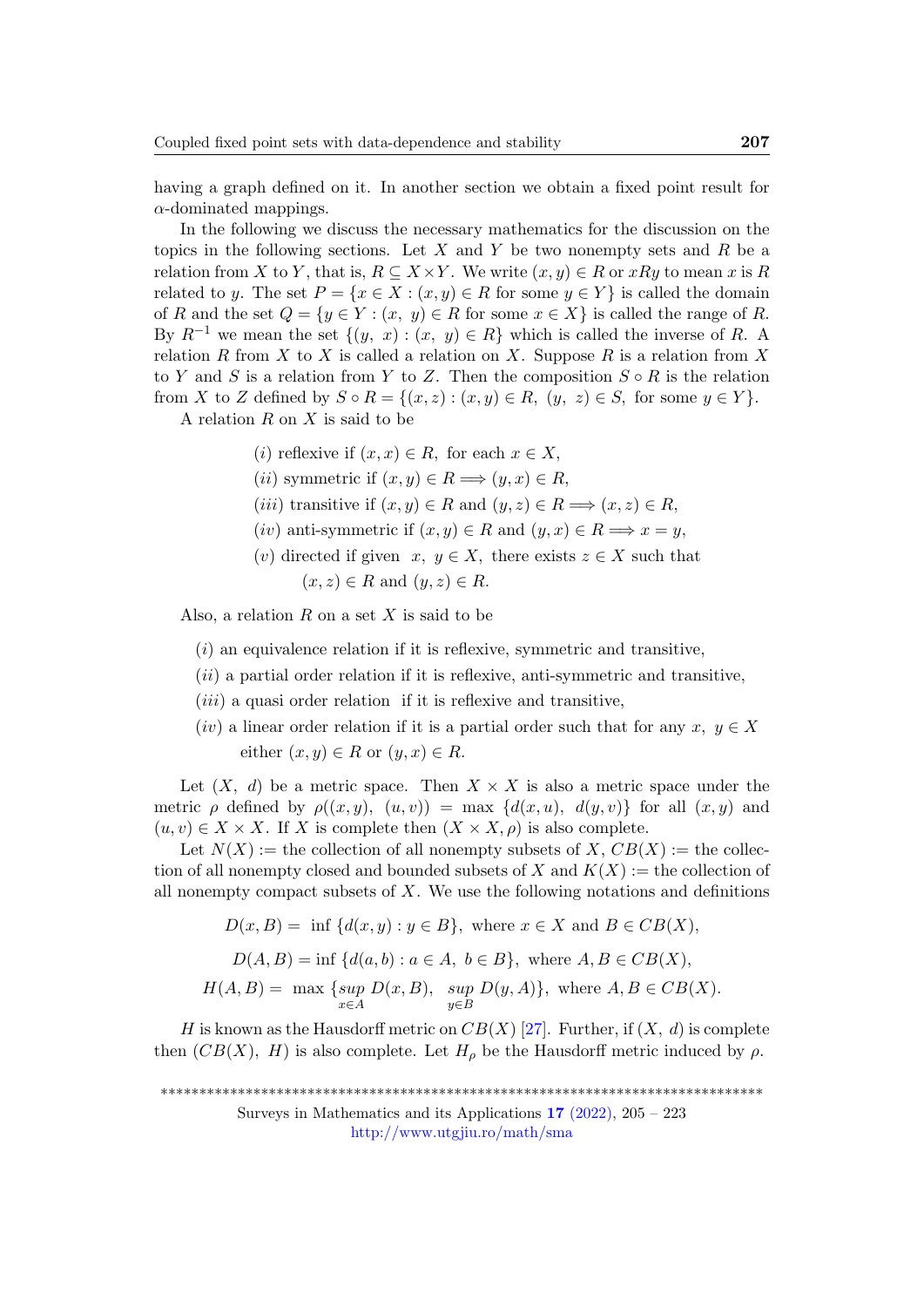<span id="page-3-0"></span>**Lemma 1** ([\[16\]](#page-16-6)). Let  $B \in K(X)$ , where  $(X, d)$  is a metric space. Then for every  $x \in X$  there exists  $y \in B$  such that  $d(x, y) = D(x, B)$ .

**Definition 2.** An element  $x \in X$  is called a fixed point of  $T : X \to N(X)$  if  $x \in Tx$ .

**Definition 3** ([\[20\]](#page-16-4)). An element  $(x, y) \in X \times X$  is called a coupled fixed point of  $F: X \times X \to X$  if  $x = F(x, y)$  and  $y = F(y, x)$ .

**Definition 4** ([\[33\]](#page-17-7)). An element  $(x, y) \in X \times X$  is called a coupled fixed point of a multivalued mapping  $F: X \times X \to N(X)$  if  $x \in F(x, y)$  and  $y \in F(y, x)$ .

The set of coupled fixed points of F is denoted by  $Fix(F)$ . We introduce here the notion of R-dominated mappings.

**Definition 5.** Let X be a nonempty set with a binary relation R on it. A mapping  $F: X \times X \to X$  is said to be R-dominated if  $(x, F(x, y)) \in R$  and  $(y, F(y, x)) \in R$ , for any  $(x, y) \in X \times X$ .

**Definition 6.** Let X be a nonempty set with a binary relation R on it. A multivalued mapping  $F: X \times X \to N(X)$  is said to be R-dominated if  $(x, u) \in R$  and  $(y, v) \in R$ , whenever  $(x, y) \in X \times X$ ,  $u \in F(x, y)$  and  $v \in F(y, x)$ .

Now we introduce the notion of R- regularity of a metric spaces.

**Definition 7.** Let  $(X, d)$  be a metric space and R be a binary relation on X. Let  ${x_n}$  be any convergent sequence in X with limit  $x \in X$ . X is said to have Rregular property if  $(x_n, x_{n+1}) \in R$ , for all n implies  $(x_n, x) \in R$ , for all n.

<span id="page-3-1"></span>**Example 8.** Let  $X = \begin{bmatrix} 0 & 1 \end{bmatrix}$  and d be the usual metric on X. Let us define a binary relation R on X as  $(x, y) \in R$  if and only if  $x \in [0, 1]$  and  $y \in [0, \frac{1}{64}]$ . Let  $F: X \times X \to N(X)$  be defined as follows:

$$
F(x, y) = \left[0, \frac{x^2 + y^2}{64(1 + x^2 + y^2)}\right], \text{ for } (x, y) \in X \times X.
$$

As  $u \in F(x, y) \subseteq [0, \frac{1}{64}]$  and  $v \in F(y, x) \subseteq [0, \frac{1}{64}]$ , for any  $(x, y) \in X \times X$ , we have  $(x, u) \in R$  and  $(y, v) \in R$ , for any  $u \in F(x, y)$  and for any  $v \in F(y, x)$ . Therefore, F is R- dominated.

Let  $\{x_n\}$  be a convergent sequence in X with limit  $x \in X$  and  $(x_n, x_{n+1}) \in$ R, for all n. Then  $x_n \in [0, \frac{1}{64}]$  for all  $n \geq 2$  and hence  $x \in [0, \frac{1}{64}]$ . Therefore,  $(x_n, x) \in R$  for all n, which implies that X has R- regular property.

Let  $\Psi$  be the collection of all functions  $\psi : [0, \infty)^{10} \to [0, \infty)$  having the properties (i)  $\psi$  is continuous and nondecreasing in each coordinate; (ii)  $\sum_{n=1}^{\infty} \Phi^n(t) < \infty$  for all t, where  $\Phi(t) = \psi(t, t, t, t, t, t, t, t, t, t, t)$  and (iii)  $\psi(0, 0, 0, 0, 0, 0, 0, 0, 0, 0) = 0$ .

<sup>\*\*\*\*\*\*\*\*\*\*\*\*\*\*\*\*\*\*\*\*\*\*\*\*\*\*\*\*\*\*\*\*\*\*\*\*\*\*\*\*\*\*\*\*\*\*\*\*\*\*\*\*\*\*\*\*\*\*\*\*\*\*\*\*\*\*\*\*\*\*\*\*\*\*\*\*\*\*</sup>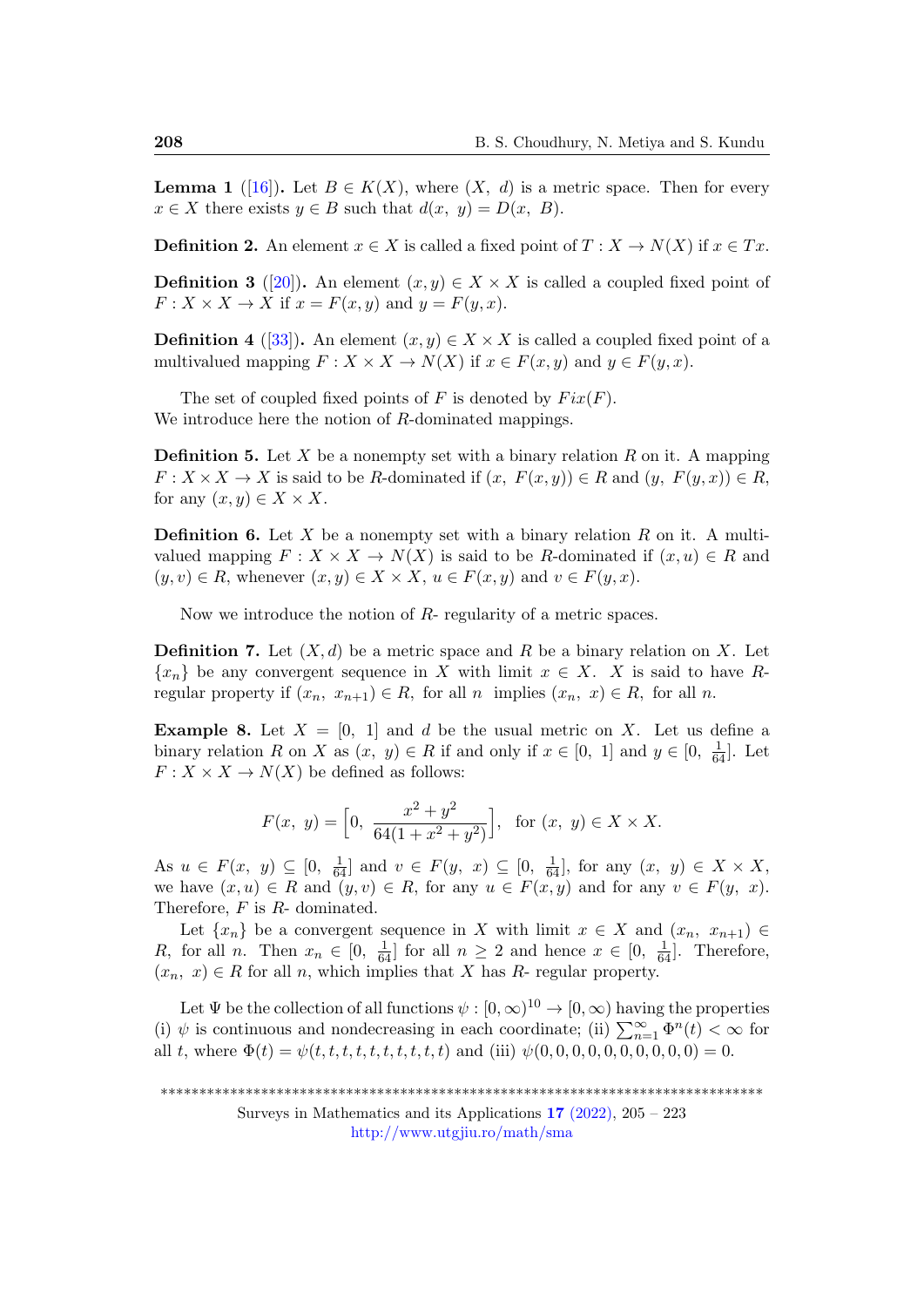<span id="page-4-2"></span>**Definition 9.** Let  $(X, d)$  be a metric space with a binary relation R on it. A multivalued mapping  $F: X \times X \to K(X)$  is called generalized coupled contraction if there exist p, q, r, s, e, f, g,  $h \geq 0$  and  $\psi \in \Psi$  such that for all  $(x, y)$  and  $(u, v) \in X \times X$  with  $(x, u) \in R$  and  $(y, v) \in R$  the following inequality holds:

<span id="page-4-1"></span>
$$
H(F(x, y), F(u, v)) \le M(x, y, u, v), \tag{1.1}
$$

where

$$
M(x, y, u, v) = \psi\Big(d(x, u), d(y, v), \frac{D(x, F(x, y))[1 + D(x, F(x, y))^p]}{1 + d(x, u)^p},
$$
  
\n
$$
\frac{D(y, F(y, x))[1 + D(y, F(y, x))^e]}{1 + d(y, v)^e}, \frac{D(u, F(x, y))[1 + D(x, F(x, y))^q]}{1 + d(x, u)^q},
$$
  
\n
$$
\frac{D(v, F(y, x))[1 + D(y, F(y, x))^f]}{1 + d(y, v)^f}, \frac{D(u, F(x, y))[1 + D(u, F(x, y))^r]}{1 + d(x, u)^r},
$$
  
\n
$$
\frac{D(v, F(y, x))[1 + D(v, F(y, x))^g]}{1 + d(y, v)^g}, \frac{D(u, F(x, y))[1 + D(x, F(u, v))^s]}{1 + d(x, u)^s},
$$
  
\n
$$
\frac{D(v, F(y, x))[1 + D(y, F(v, u))^h]}{1 + d(y, v)^h}.
$$

We propose the following definition of stability of coupled fixed point sets.

**Definition 10.** Let  $(X,d)$  be a metric space. Let  $\{F_n: X \times X \to CB(X)\}\)$ a sequence of multivalued mappings with limit function  $F: X \times X \to CB(X)$ , that is,  $F = \lim_{n \to \infty} F_n$ . Suppose that  $\{Fix(F_n)\}\$ is the sequence of coupled fixed point sets of the sequence of mappings  ${F_n}$  and  $Fix(F)$  is the coupled fixed point set of F. We say that the coupled fixed point sets of  ${F_n}$  are stable if  $\lim_{n\to\infty} H_o(Fix(F_n), Fix(F))=0.$ 

### 2 Existence of coupled fixed point set

<span id="page-4-0"></span>**Theorem 11.** Let  $(X,d)$  be a complete metric space with a binary relation R on it such that X has R- regular property. Suppose that  $F: X \times X \to K(X)$  is a Rdominated mapping and there exist p, q, r, s, e, f, g,  $h \geq 0$  and  $\psi \in \Psi$  such that F is a generalized coupled contraction. Then F has a coupled fixed point in  $X \times X$ .

*Proof.* Let  $(x_0, y_0) \in X \times X$ . Since  $F(x_0, y_0)$ ,  $F(y_0, x_0) \in K(X)$ , by Lemma [1,](#page-3-0) there exist  $x_1 \in F(x_0, y_0)$  and  $y_1 \in F(y_0, x_0)$  such that  $d(x_0, x_1) = D(x_0, F(x_0, y_0))$  and  $d(y_0, y_1) = D(y_0, F(y_0, x_0))$ . By R-dominated property of F, we have  $(x_0, x_1) \in R$ and  $(y_0, y_1) \in R$ . Again as  $F(x_1, y_1) \in K(X)$  $F(x_1, y_1) \in K(X)$  $F(x_1, y_1) \in K(X)$  and  $F(y_1, x_1) \in K(X)$ , by Lemma 1, there exist  $x_2 \in F(x_1, y_1)$  and  $y_2 \in F(y_1, x_1)$  such that  $d(x_1, x_2) = D(x_1, F(x_1, y_1))$ and  $d(y_1, y_2) = D(y_1, F(y_1, x_1))$ . By R-dominated property of F, we have  $(x_1, x_2) \in$ 

<sup>\*\*\*\*\*\*\*\*\*\*\*\*\*\*\*\*\*\*\*\*\*\*\*\*\*\*\*\*\*\*\*\*\*\*\*\*\*\*\*\*\*\*\*\*\*\*\*\*\*\*\*\*\*\*\*\*\*\*\*\*\*\*\*\*\*\*\*\*\*\*\*\*\*\*\*\*\*\*</sup>

Surveys in Mathematics and its Applications  $17$  [\(2022\),](http://www.utgjiu.ro/math/sma/v17/v17.html) 205 – 223 <http://www.utgjiu.ro/math/sma>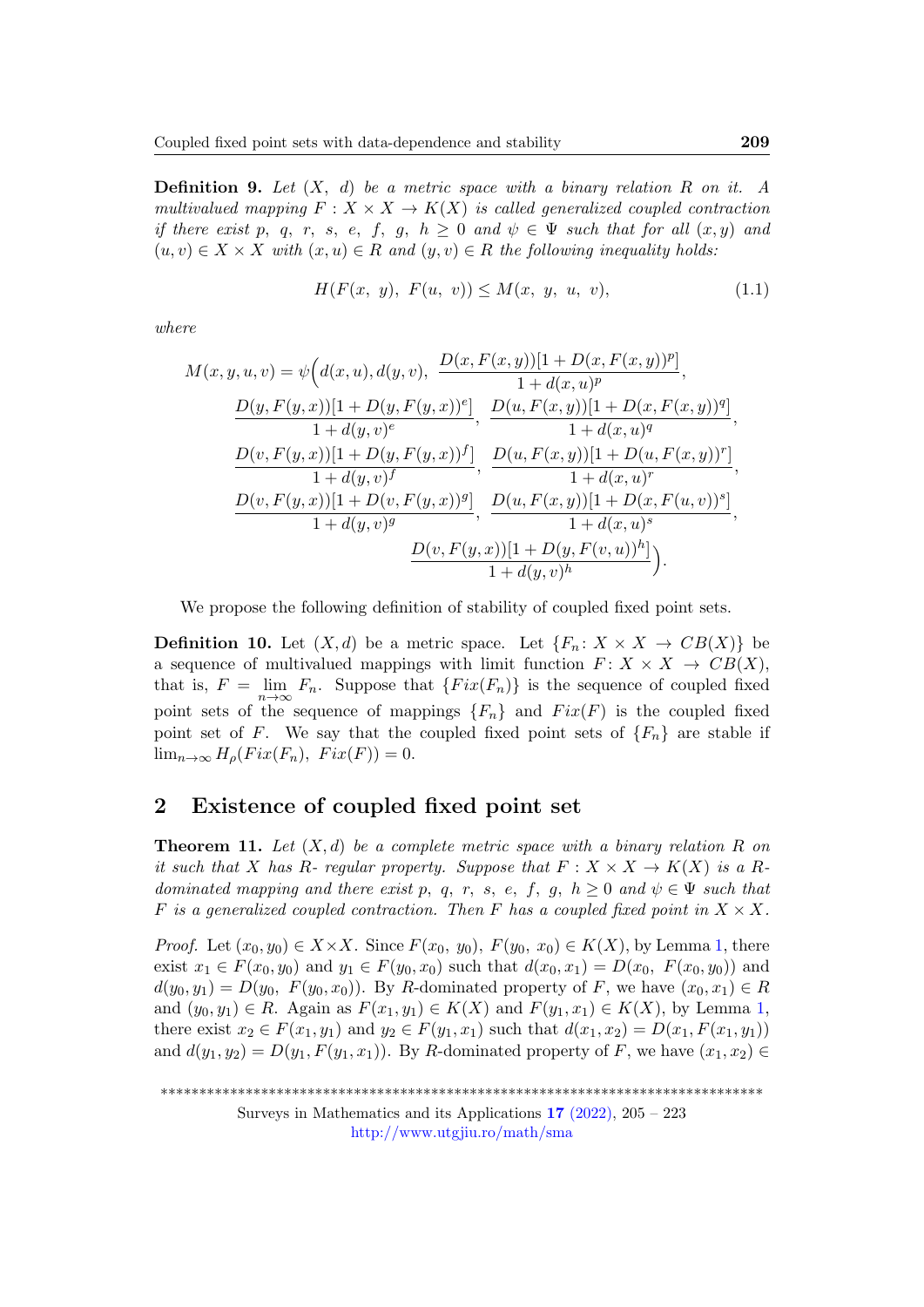R and  $(y_1, y_2) \in R$ . Continuing in this way we obtain two sequences  $\{x_n\}$  and  $\{y_n\}$ such that for all  $n \geq 0$ ,

<span id="page-5-1"></span><span id="page-5-0"></span>
$$
x_{n+1} \in F(x_n, y_n) \text{ and } y_{n+1} \in F(y_n, x_n)
$$
 (2.1)

<span id="page-5-3"></span><span id="page-5-2"></span>with 
$$
(x_n, x_{n+1}) \in R
$$
 and  $(y_n, y_{n+1}) \in R$  (2.2)

and

$$
d(x_n, x_{n+1}) = D(x_n, F(x_n, y_n)) \text{ and } d(y_n, y_{n+1}) = D(y_n, F(y_n, x_n)). \quad (2.3)
$$

Let

$$
r_n = \max \{ d(x_n, x_{n+1}), d(y_n, y_{n+1}) \}, \text{ for all } n \ge 0. \tag{2.4}
$$

As  $F$  is a generalized coupled contraction, using  $(2.1)$ ,  $(2.2)$ ,  $(2.3)$ ,  $(2.4)$  and a property of  $\psi$ , we have

$$
d(x_{n+1}, x_{n+2}) = D(x_{n+1}, F(x_{n+1}, y_{n+1})) \leq H(F(x_n, y_n), F(x_{n+1}, y_{n+1}))
$$
  
\n
$$
\leq M(x_n, y_n, x_{n+1}, y_{n+1})
$$
  
\n
$$
\leq \psi\Big(d(x_n, x_{n+1}), d(y_n, y_{n+1}), \frac{D(x_n, F(x_n, y_n))[1 + D(x_n, F(x_n, y_n))^p]}{1 + d(x_n, x_{n+1})^p}, \frac{D(y_n, F(y_n, x_n))[1 + D(y_n, F(y_n, x_n))^e]}{1 + d(x_n, y_{n+1})^e},
$$
  
\n
$$
\frac{D(x_{n+1}, F(x_n, y_n))[1 + D(x_n, F(x_n, y_n))^q]}{1 + d(x_n, x_{n+1})^q},
$$
  
\n
$$
\frac{D(y_{n+1}, F(y_n, x_n))[1 + D(y_n, F(y_n, x_n))^f]}{1 + d(y_n, y_{n+1})^f},
$$
  
\n
$$
\frac{D(x_{n+1}, F(x_n, y_n))[1 + D(x_{n+1}, F(x_n, y_n))^r]}{1 + d(x_n, x_{n+1})^r},
$$
  
\n
$$
\frac{D(y_{n+1}, F(y_n, x_n))[1 + D(y_{n+1}, F(y_n, x_n))^g]}{1 + d(y_n, y_{n+1})^g},
$$
  
\n
$$
\frac{D(x_{n+1}, F(x_n, y_n))[1 + D(x_n, F(x_n, y_{n+1})^s]}{1 + d(x_n, x_{n+1})^s},
$$
  
\n
$$
\frac{D(y_{n+1}, F(y_n, x_n))[1 + D(y_n, F(x_{n+1}, y_{n+1}))^h]}{1 + d(y_n, y_{n+1})^h}
$$

\*\*\*\*\*\*\*\*\*\*\*\*\*\*\*\*\*\*\*\*\*\*\*\*\*\*\*\*\*\*\*\*\*\*\*\*\*\*\*\*\*\*\*\*\*\*\*\*\*\*\*\*\*\*\*\*\*\*\*\*\*\*\*\*\*\*\*\*\*\*\*\*\*\*\*\*\*\* Surveys in Mathematics and its Applications 17 [\(2022\),](http://www.utgjiu.ro/math/sma/v17/v17.html) 205 – 223 <http://www.utgjiu.ro/math/sma>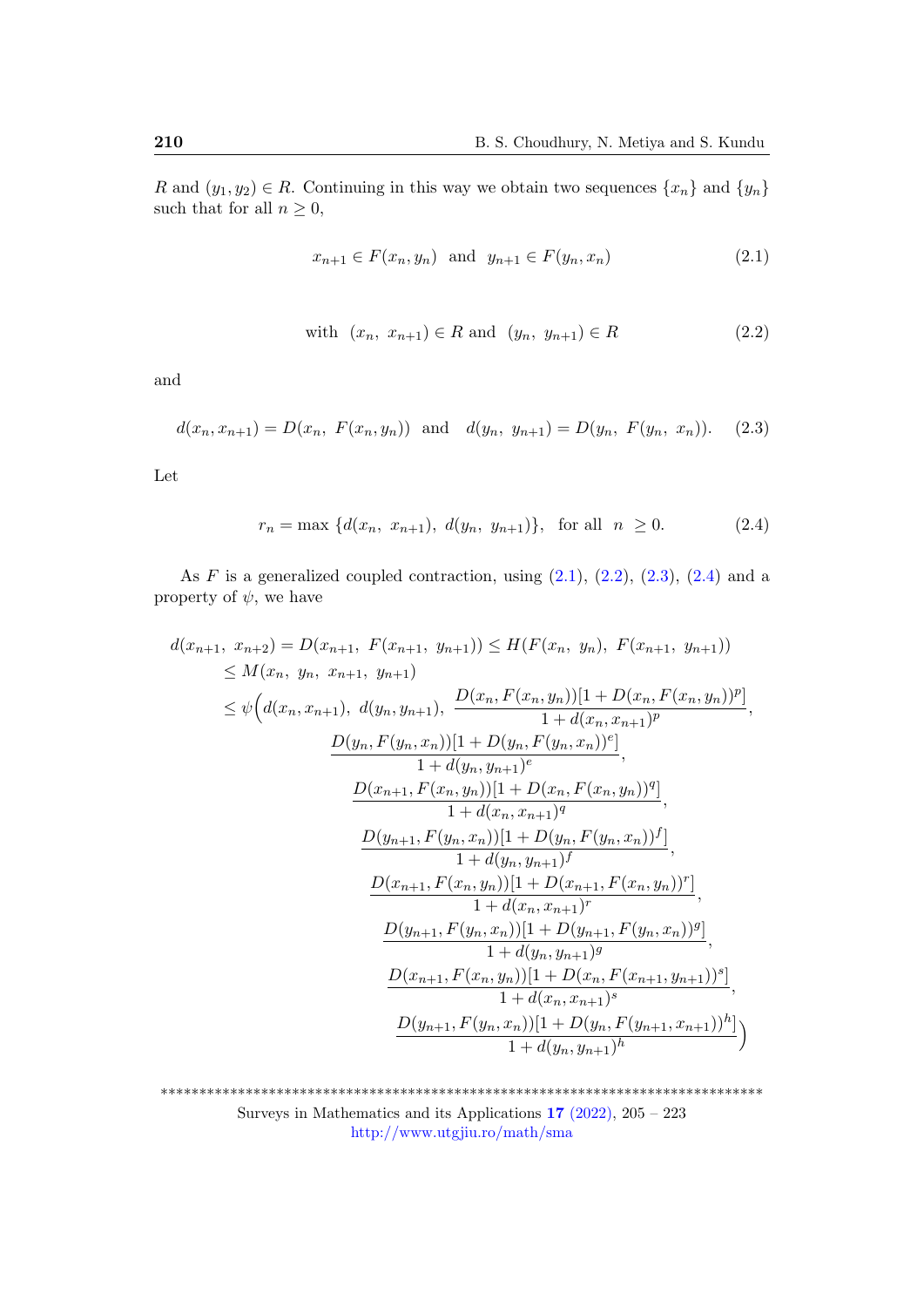$$
\leq \psi\Big(d(x_n, x_{n+1}), d(y_n, y_{n+1}), \frac{d(x_n, x_{n+1})[1 + d(x_n, x_{n+1})^p]}{1 + d(x_n, x_{n+1})^p},
$$
\n
$$
\frac{d(y_n, y_{n+1})[1 + d(y_n, y_{n+1})^e]}{1 + d(y_n, y_{n+1})^e}, \frac{d(x_{n+1}, x_{n+1})[1 + d(x_n, x_{n+1})^q]}{1 + d(x_n, x_{n+1})^q},
$$
\n
$$
\frac{d(y_{n+1}, y_{n+1})[1 + d(y_n, y_{n+1})^f]}{1 + d(x_n, y_{n+1})^f}, \frac{d(x_{n+1}, x_{n+1})[1 + d(x_{n+1}, x_{n+1})^r]}{1 + d(x_n, x_{n+1})^r},
$$
\n
$$
\frac{d(y_{n+1}, y_{n+1})[1 + d(y_{n+1}, y_{n+1})^g]}{1 + d(x_n, y_{n+1})^g}, \frac{d(x_{n+1}, x_{n+1})[1 + d(x_n, x_{n+2})^s]}{1 + d(x_n, x_{n+1})^s},
$$
\n
$$
\frac{d(y_{n+1}, y_{n+1})[1 + d(y_n, y_{n+2})^h]}{1 + d(x_n, y_{n+1})^h}\Big)
$$
\n
$$
\leq \psi\Big(d(x_n, x_{n+1}), d(y_n, y_{n+1}), d(x_n, x_{n+1}), d(y_n, y_{n+1}), 0, 0, 0, 0, 0, 0\Big)
$$
\n
$$
\leq \psi\Big(\max\Big\{d(x_n, x_{n+1}), d(y_n, y_{n+1})\Big\}, \max\Big\{d(x_n, x_{n+1}), d(y_n, y_{n+1})\Big\},
$$
\n
$$
\max\Big\{d(x_n, x_{n+1}), d(y_n, y_{n+1})\Big\}, \max\Big\{d(x_n, x_{n+1}), d(y_n, y_{n+1})\Big\},
$$
\n
$$
\max\Big\{d(x_n, x_{n+1}), d(y_n, y_{n+1})\Big\}, \max\Big\{d(x_n, x_{n+1}), d(y_n, y_{n+1})\Big\},
$$
\n
$$
\max\Big\{d(x_n, x_{n+
$$

Similarly, we can prove that

<span id="page-6-3"></span><span id="page-6-2"></span><span id="page-6-1"></span><span id="page-6-0"></span>
$$
d(y_{n+1}, y_{n+2}) \le \Phi(r_n). \tag{2.6}
$$

Combining  $(2.5)$  and  $(2.6)$ , we have

$$
r_{n+1} = \max \left\{ d(x_{n+1}, x_{n+2}), \ d(y_{n+1}, y_{n+2}) \right\} \le \Phi(r_n). \tag{2.7}
$$

Applying  $(2.7)$  repeatedly and using a property of  $\psi$ , we have

$$
r_{n+1} \le \Phi(r_n) \le \Phi^2(r_{n-1}) \le \dots \le \Phi^{n+1}(r_0). \tag{2.8}
$$

Now we prove that both  $\{x_n\}$  and  $\{y_n\}$  are Cauchy sequences. Using the triangular inequality and a property of  $\psi$ , we have

$$
\sum_{n=0}^{\infty} d(x_n, x_{n+1}) \le \sum_{n=0}^{\infty} r_n \le \sum_{n=0}^{\infty} \Phi^n(r_0) < \infty
$$

and

$$
\sum_{n=0}^{\infty} d(y_n, y_{n+1}) \le \sum_{n=0}^{\infty} r_n \le \sum_{n=0}^{\infty} \Phi^n(r_0) < \infty,
$$

\*\*\*\*\*\*\*\*\*\*\*\*\*\*\*\*\*\*\*\*\*\*\*\*\*\*\*\*\*\*\*\*\*\*\*\*\*\*\*\*\*\*\*\*\*\*\*\*\*\*\*\*\*\*\*\*\*\*\*\*\*\*\*\*\*\*\*\*\*\*\*\*\*\*\*\*\*\*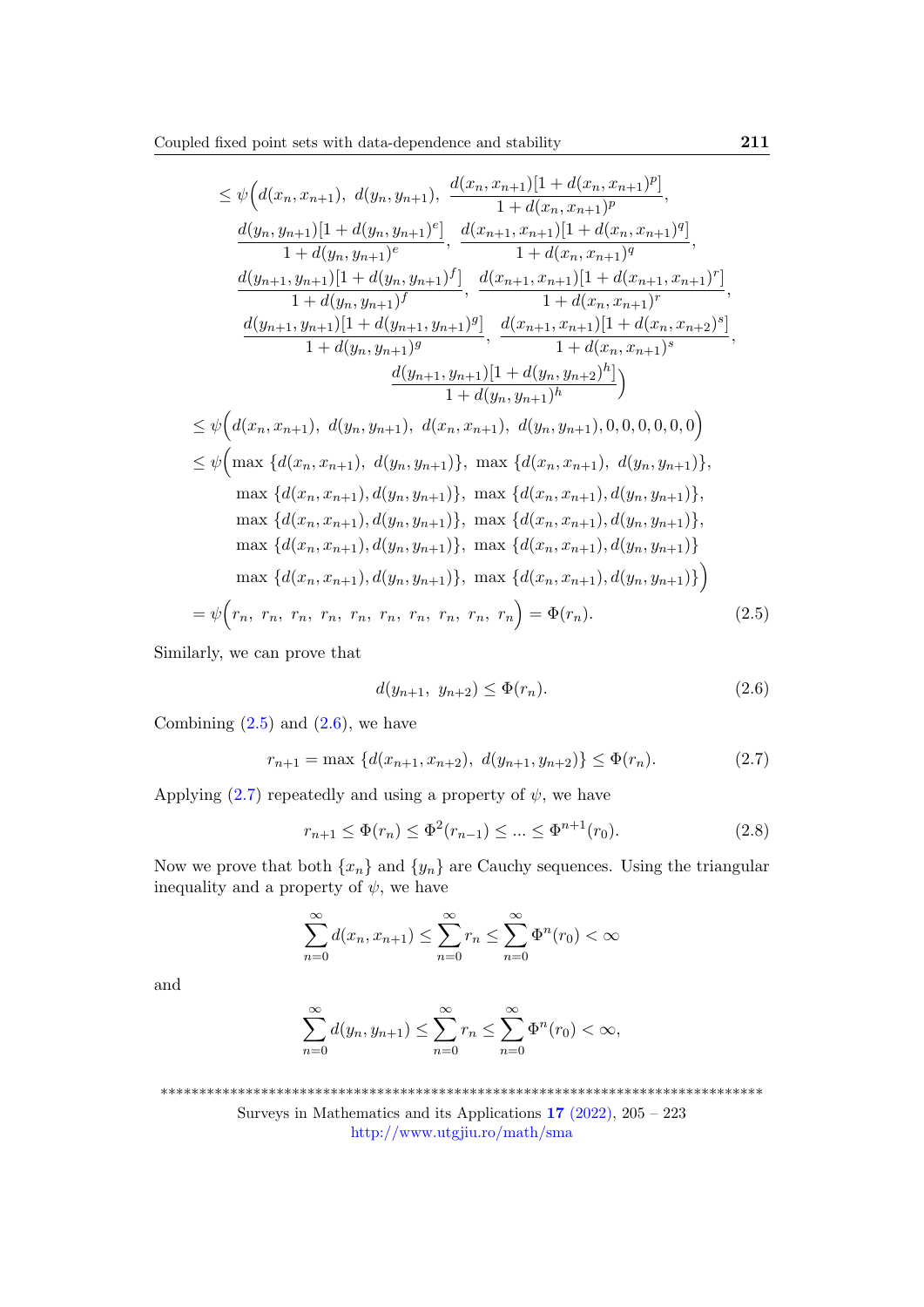which imply that both  $\{x_n\}$  and  $\{y_n\}$  are Cauchy sequences in X. As  $(X, d)$  is complete, there exist  $u, v \in X$  such that

<span id="page-7-0"></span>
$$
\lim_{n \to \infty} x_n = u \text{ and } \lim_{n \to \infty} y_n = v. \tag{2.9}
$$

Using [\(2.2\)](#page-5-1), [\(2.9\)](#page-7-0) and the R-regularity property of the space, we have  $(x_n, u) \in R$ and  $(y_n, v) \in R$ , for all n. Owing to the contractive condition, we have

$$
D(x_{n+1}, F(u, v)) \leq H(F(x_n, y_n), F(u, v)) \leq M(x_n, y_n, u, v)
$$
  
\n
$$
\leq \psi\Big(d(x_n, u), d(y_n, v), \frac{D(x_n, F(x_n, y_n))[1 + D(x_n, F(x_n, y_n))^p]}{1 + d(x_n, u)^p},
$$
  
\n
$$
\frac{D(y_n, F(y_n, x_n))[1 + D(y_n, F(y_n, x_n))^e]}{1 + d(y_n, v)^e},
$$
  
\n
$$
\frac{D(u, F(x_n, y_n))[1 + D(x_n, F(x_n, y_n))^q]}{1 + d(x_n, u)^q},
$$
  
\n
$$
\frac{D(v, F(y_n, x_n))[1 + D(y_n, F(y_n, x_n))^f]}{1 + d(y_n, v)^f},
$$
  
\n
$$
\frac{D(u, F(x_n, y_n))[1 + D(u, F(x_n, y_n))^r]}{1 + d(x_n, u)^r},
$$
  
\n
$$
\frac{D(v, F(y_n, x_n))[1 + D(x_n, F(u, v))^s]}{1 + d(y_n, v)^g},
$$
  
\n
$$
\frac{D(u, F(x_n, y_n))[1 + D(x_n, F(u, v))^s]}{1 + d(x_n, u)^s},
$$
  
\n
$$
\frac{D(v, F(y_n, x_n))[1 + D(y_n, F(v, u))^h)}{1 + d(y_n, v)^h}
$$
  
\n
$$
\leq \psi\Big(d(x_n, u), d(y_n, v), \frac{d(x_n, x_{n+1})[1 + d(x_n, x_{n+1})^p]}{1 + d(x_n, u)^p},
$$
  
\n
$$
\frac{d(y_n, y_{n+1})[1 + d(y_n, y_{n+1})^e]}{1 + d(x_n, v)^e}, \frac{d(u, x_{n+1})[1 + d(x_n, x_{n+1})^q]}{1 + d(x_n, u)^q},
$$
  
\n
$$
\frac{d(v, y_{n+1})[1 + d(y_n, y_{n+1})^f]}{1 + d(y_n, v)^f}, \frac{d(u, x_{n+1})[1 + D(x_n, F(u, v))^s]}{1 + d(x_n, u)^r},
$$
  
\n
$$
\frac{d(v, y_{n+1})[1 + D(x_n, F(v, u))^h]}{1 + d(y_n, v)^g},
$$
  
\n<math display="</math>

Taking limit as  $n \to \infty$  in [\(2.10\)](#page-7-1) and using [\(2.9\)](#page-7-0) and a property of  $\psi$ , we have  $D(u, F(u, v)) \leq \psi(0, 0, 0, 0, 0, 0, 0, 0, 0, 0) = 0$ , which implies that  $D(u, F(u, v)) = 0$ , that is,  $u \in \overline{F(u, v)} = F(u, v)$ , where  $\overline{F(u, v)}$  is the closure of  $F(u, v)$ . Similarly, we prove that  $v \in F(v, u)$ . Therefore,  $(u, v)$  is a coupled fixed point of F.

<span id="page-7-1"></span> $\Box$ 

<sup>\*\*\*\*\*\*\*\*\*\*\*\*\*\*\*\*\*\*\*\*\*\*\*\*\*\*\*\*\*\*\*\*\*\*\*\*\*\*\*\*\*\*\*\*\*\*\*\*\*\*\*\*\*\*\*\*\*\*\*\*\*\*\*\*\*\*\*\*\*\*\*\*\*\*\*\*\*\*</sup>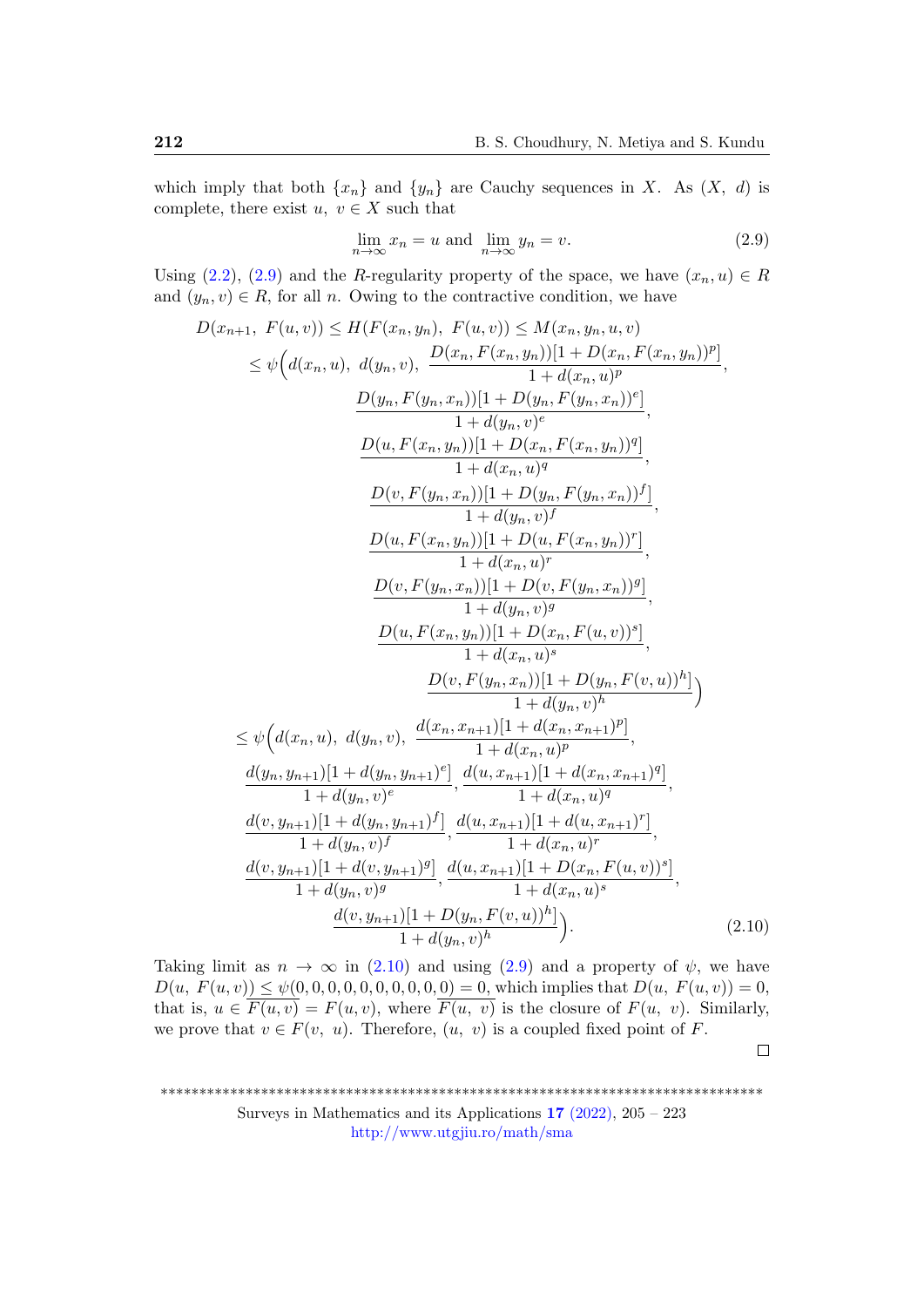Now we present a few special cases illustrating the applicability of Theorem [11.](#page-4-0)

Remark 12. we have the following corollaries from Theorem [11](#page-4-0) by taking R to be the universal relation and choosing

(i)  $\psi(t_1, t_2, t_3, t_4, t_5, t_6, t_7, t_8, t_9, t_{10}) = \frac{k}{2} [t_1 + t_2],$ (ii)  $\psi(t_1, t_2, t_3, t_4, t_5, t_6, t_7, t_8, t_9, t_{10}) = \frac{k}{2} [t_3 + t_4]$  and  $p = e = 0$ , (iii)  $\psi(t_1, t_2, t_3, t_4, t_5, t_6, t_7, t_8, t_9, t_{10}) = \frac{k}{2} [t_4 + t_5]$  and  $r = f = 0$ , (iv)  $\psi(t_1, t_2, t_3, t_4, t_5, t_6, t_7, t_8, t_9, t_{10}) = \frac{k}{2} \max \{t_1 + t_2, t_3 + t_4, t_5 + t_6\}$  and  $p = e = q = f = 0,$ respectively, where  $0 \leq k \leq 1$ .

**Corollary 13.** A multivalued mapping  $F : X \times X \to K(X)$ , where  $(X, d)$  is a complete metric space, has a coupled fixed point if for all  $(x, y), (u, v) \in X \times X$  one of the following inequality holds:

(i)  $H(F(x, y), F(u, v)) \leq \frac{k}{2}$  $\frac{k}{2}$  [d(x, u) + d(y, v)], (ii)  $H(F(x, y), F(u, v)) \leq \frac{k}{2}$  $\frac{k}{2}$   $[D(x, F(x, y)) + D(y, F(y, x))],$ (iii)  $H(F(x, y), F(u, v)) \leq \frac{k}{2}$  $\frac{k}{2}$  [D(u, F(x, y)) + D(v, F(y, x))], (iv)  $H(F(x, y), F(u, v)) \leq \frac{k}{2} \max \{d(x, u)+d(y, v), D(x, F(x, y))+D(y, F(y, x)),$  $D(u, F(x, y)) + D(v, F(y, x))$ .

**Example 14.** Take the metric space  $(X, d)$  with binary relation R as considered in Example [8.](#page-3-1) Let  $F: X \times X \to K(X)$  be defined as in Example 8. Then F is R-dominated and X has R-regular property. Let  $\psi : [0, \infty)^{10} \to [0, \infty)$  be defined as  $\psi(t_1, t_2, t_3, t_4, t_5, t_6, t_7, t_8, t_9, t_{10}) = \frac{1}{4} \max\{t_1, t_2\}$ . Let  $(x, y)$ ,  $(u, v) \in X \times X$  with  $(x, u) \in R$ ,  $(y, v) \in R$ . Then  $x, y \in [0, 1]$  and  $u, v \in [0, \frac{1}{64}]$ . Now

$$
H(F(x, y), F(u, v)) = \frac{x^2 + y^2}{64(1 + x^2 + y^2)} - \frac{u^2 + v^2}{64(1 + u^2 + v^2)} \Big| = \Big| \frac{x^2 + y^2 - u^2 - v^2}{64(1 + x^2 + y^2)(1 + u^2 + v^2)} \Big|
$$
  
\n
$$
\leq \Big| \frac{x^2 + y^2 - u^2 - v^2}{64} \Big| \leq \Big| \frac{(x^2 - u^2) + (y^2 - v^2)}{64} \Big| = \Big| \frac{(x - u)(x + u) + (y - v)(y + v)}{64} \Big|
$$
  
\nwhich guarantees that the inequality of Theorem 11 is satisfied. Hence all the

conditions of Theorem [11](#page-4-0) are satisfied and here  $(0, 0)$  is a coupled fixed point of  $F$ .

## 3 Data dependence of coupled fixed point

<span id="page-8-0"></span>**Theorem 15.** Let  $(X, d)$  be a complete metric space with a binary relation R on it such that X has R-regular property. Let  $F_l: X \times X \to K(X)$   $(l = 1, 2)$  be two R-dominated mappings. Suppose that there exist p, q, r, s, e, f, q,  $h \geq 0$  and  $\psi \in \Psi$  such that  $F_2$  is a generalized coupled contraction. Also, suppose that  $Fix(F_1)$ is nonempty and there exists an  $\eta > 0$  such that  $H(F_1(x, y), F_2(x, y)) \leq \eta$  for all  $(x, y) \in X \times X$ . Then sup  $z \in Fix(F_1)$  $D_{\rho}(z,Fix(F_2)) \leq \Theta(\eta)$ , where  $\Theta(t) = \sum_{n=1}^{\infty} \Phi^n(t)$ .

<sup>\*\*\*\*\*\*\*\*\*\*\*\*\*\*\*\*\*\*\*\*\*\*\*\*\*\*\*\*\*\*\*\*\*\*\*\*\*\*\*\*\*\*\*\*\*\*\*\*\*\*\*\*\*\*\*\*\*\*\*\*\*\*\*\*\*\*\*\*\*\*\*\*\*\*\*\*\*\*</sup>

Surveys in Mathematics and its Applications  $17$  [\(2022\),](http://www.utgjiu.ro/math/sma/v17/v17.html) 205 – 223 <http://www.utgjiu.ro/math/sma>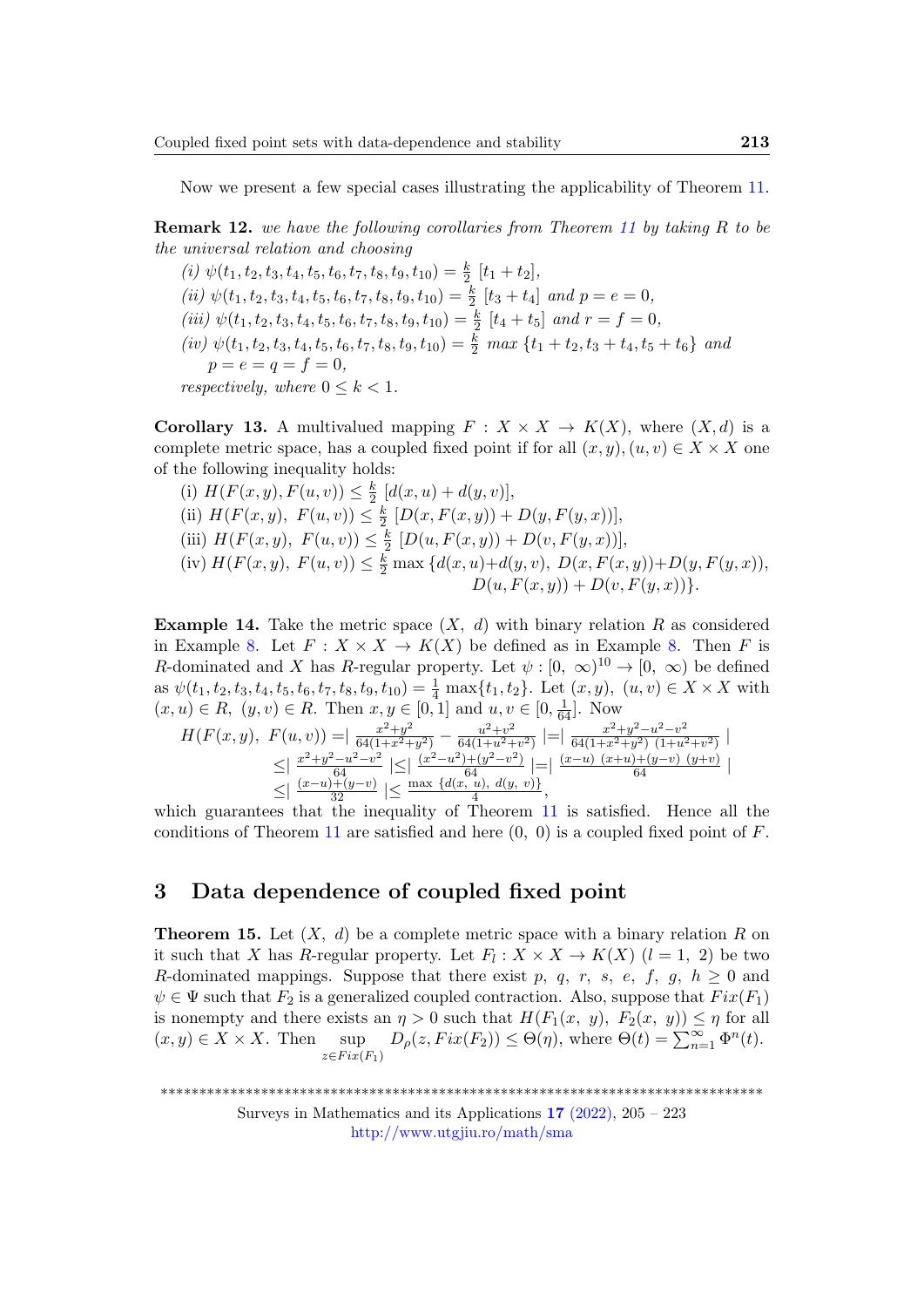*Proof.* By Theorem [11,](#page-4-0) the coupled fixed point set of  $F_2$ , that is,  $Fix(F_2)$  is nonempty. Let  $(x_0, y_0)$  be a coupled fixed point of  $F_1$ , that is,

<span id="page-9-1"></span><span id="page-9-0"></span>
$$
x_0 \in F_1(x_0, y_0) \text{ and } y_0 \in F_1(y_0, x_0). \tag{3.1}
$$

By Lemma [1,](#page-3-0) there exist  $x_1 \in F_2(x_0, y_0)$  and  $y_1 \in F_2(y_0, x_0)$  such that  $d(x_0, x_1) =$  $D(x_0, F_2(x_0, y_0))$  and  $d(y_0, y_1) = D(y_0, F_2(y_0, x_0))$ . As  $F_2$  is R-dominated, we have  $(x_0, x_1) \in R$  and  $(y_0, y_1) \in R$ . Again by Lemma [1,](#page-3-0) there exists  $x_2 \in F_2(x_1, y_1)$ and  $y_2 \in F_2(y_1, x_1)$  such that  $d(x_1, x_2) = D(x_1, F_2(x_1, y_1))$  and  $d(y_1, y_2) =$  $D(y_1, F_2(y_1, x_1))$ . Applying the R-dominated property of  $F_2$ , we have  $(x_1, x_2) \in R$ and  $(y_1, y_2) \in R$ . Arguing as in the proof of Theorem [11,](#page-4-0) we construct two sequences  ${x_n}$  and  ${y_n}$  in X such that

$$
d(x_n, x_{n+1}) = D(x_n, F_2(x_n, y_n)) \text{ and } y_{n+1} \in F_2(y_n, x_n),
$$
  

$$
d(x_n, x_{n+1}) = D(x_n, F_2(x_n, y_n)) \text{ and } d(y_n, y_{n+1}) = D(y_n, F_2(y_n, x_n)),
$$
  

$$
(x_n, x_{n+1}) \in R \text{ and } (y_n, y_{n+1}) \in R.
$$
 (3.2)

Arguing similarly as in the proof of Theorem [11,](#page-4-0) we can show that

- the inequalities  $(2.7)$  $(2.7)$  and  $(2.8)$  $(2.8)$  are satisfied,
- both  $\{x_n\}$  and  $\{y_n\}$  are Cauchy sequences in X,

• there exist  $u, v \in X$  such that [\(2.9\)](#page-7-0) is satisfied, that is,  $\lim_{n\to\infty} x_n$  = u and  $\lim_{n\to\infty} y_n = v$ ,

• (u, v) is a coupled fixed point of  $F_2$ , that is,  $u \in F_2(u, v)$  and  $v \in F_2(v, u)$ . Using  $(3.1)$ ,  $(3.2)$  and the assumption of the theorem, we have

<span id="page-9-2"></span>
$$
d(x_0, x_1) = D(x_0, F_2(x_0, y_0)) \le H(F_1(x_0, y_0), F_2(x_0, y_0)) \le \eta
$$
\n(3.3)

and

<span id="page-9-3"></span>
$$
d(y_0, y_1) = D(y_0, F_2(y_0, x_0)) \le H(F_1(y_0, x_0), F_2(y_0, x_0)) \le \eta.
$$
 (3.4)

Using  $(2.8)$ ,  $(3.3)$ ,  $(3.4)$  and a property of  $\Phi$ , we have

$$
d(x_0, u) \le \sum_{i=0}^n d(x_i, x_{i+1}) + d(x_{n+1}, u) \le \sum_{i=0}^n r_i + d(x_{n+1}, u)
$$
  
\n
$$
\le \sum_{i=0}^n \Phi^i(r_0) + d(x_{n+1}, u)
$$
  
\n
$$
= \sum_{i=0}^n \Phi^i(\max \{d(x_0, x_1), d(y_0, y_1)\}) + d(x_{n+1}, u)
$$
  
\n
$$
\le \sum_{i=0}^n \Phi^i(\max \{\eta, \eta\}) + d(x_{n+1}, u) = \sum_{i=0}^n \Phi^i(\eta) + d(x_{n+1}, u).
$$

\*\*\*\*\*\*\*\*\*\*\*\*\*\*\*\*\*\*\*\*\*\*\*\*\*\*\*\*\*\*\*\*\*\*\*\*\*\*\*\*\*\*\*\*\*\*\*\*\*\*\*\*\*\*\*\*\*\*\*\*\*\*\*\*\*\*\*\*\*\*\*\*\*\*\*\*\*\*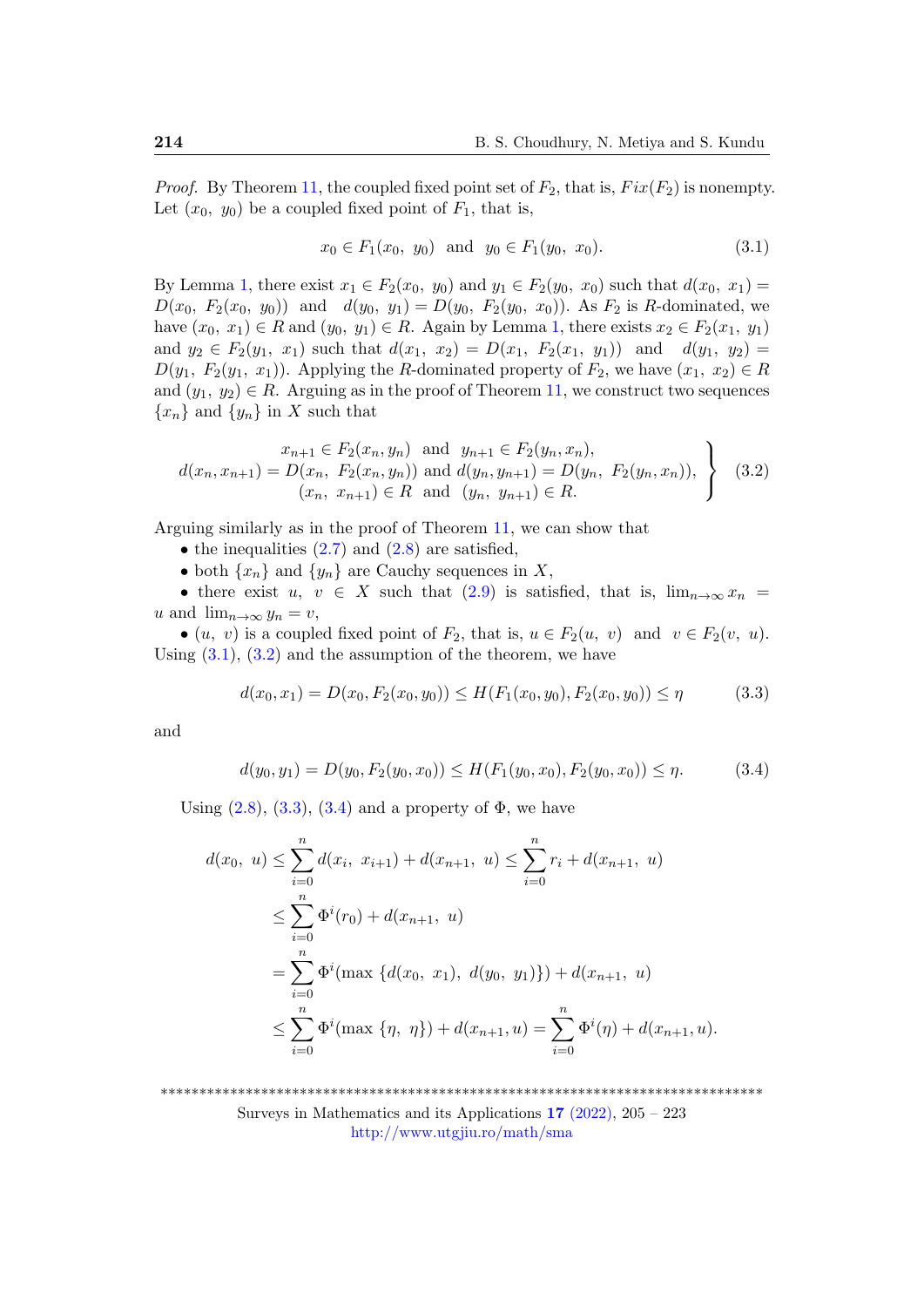Taking limit as  $n \to \infty$  in above inequality, we have

$$
d(x_0, u) \le \sum_{i=0}^{\infty} \Phi^i(\eta) = \Theta(\eta). \tag{3.5}
$$

Similarly, we have

<span id="page-10-1"></span><span id="page-10-0"></span>
$$
d(y_0, v) \leq \Theta(\eta). \tag{3.6}
$$

Combining  $(3.5)$  and  $(3.6)$ , we have

$$
\rho((x_0, y_0), (u, v)) = \max \{d(x_0, u), d(y_0, v)\} \le \Theta(\eta). \tag{3.7}
$$

Then it follows that  $D_{\rho}((x_0, y_0), Fix(F_2)) \leq \Theta(\eta)$ . As  $(x_0, y_0) \in Fix(F_1)$  is arbitrary, we have sup  $D_{\rho}(z,Fix(F_2)) \leq \Theta(\eta).$  $\Box$  $z \in Fix(F_1)$ 

### 4 Stability of coupled fixed point sets

<span id="page-10-3"></span>**Lemma 16.** Let  $(X, d)$  be a metric space with a binary relation R on it. Let  ${F_n : X \times X \to K(X) : n = 1, 2, 3, ...}$  be a sequence of R- dominated mappings converging to a mapping  $F : X \times X \to K(X)$ . Suppose that there exist p, q, r, s, e, f, g,  $h \ge 0$  and  $\psi \in \Psi$  such that each  $F_n$ ,  $(n = 1, 2, 3, ...)$  is a generalized coupled contraction. Also, suppose that for any convergent sequence  ${x_n}$  in X with limit  $x \in X$ ,

<span id="page-10-2"></span>
$$
(u, x_n) \in R, \text{ for all } n \text{ implies } (u, x) \in R. \tag{4.1}
$$

Then F is a R-dominated mapping and a generalized coupled contraction.

*Proof.* First we prove that F is R-dominated. Let  $(x, y) \in X \times X$  with  $u \in F(x, y)$ and  $v \in F(y, x)$ . Since  $F_n \to F$  as  $n \to \infty$ , there exist two sequences  $\{u_n\}$  in  ${F_n(x, y)}$  and  ${v_n}$  in  ${F_n(y, x)}$  such that  $u_n \to u$  and  $v_n \to v$  as  $n \to \infty$ . As each  $F_n$  is R-dominated, we have  $(x, u_n) \in R$  and  $(y, v_n) \in R$  for every  $n \in \mathbb{N}$ . Then by [\(4.1\)](#page-10-2), it follows that  $(x, u) \in R$  and  $(y, v) \in R$ . Hence F is R- dominated.

Next we prove that F is a generalized coupled contraction. Let  $(x, y), (u, v) \in$  $X \times X$  with  $(x, u) \in R$  and  $(y, v) \in R$ . Since each  $F_n$   $(n \in \mathbb{N})$  is a generalized

\*\*\*\*\*\*\*\*\*\*\*\*\*\*\*\*\*\*\*\*\*\*\*\*\*\*\*\*\*\*\*\*\*\*\*\*\*\*\*\*\*\*\*\*\*\*\*\*\*\*\*\*\*\*\*\*\*\*\*\*\*\*\*\*\*\*\*\*\*\*\*\*\*\*\*\*\*\*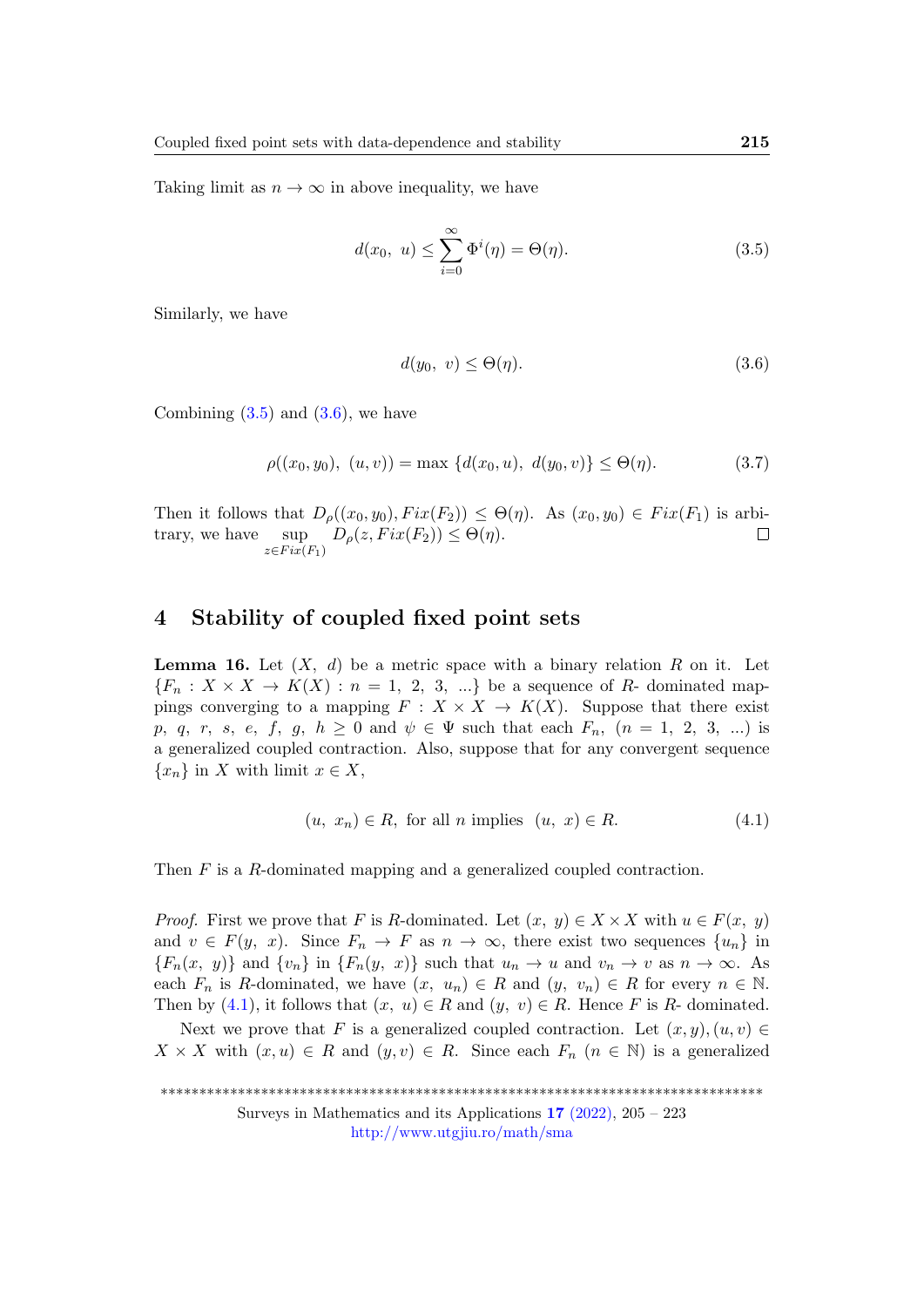coupled contraction, we have

$$
H(F_n(x, y), F_n(u, v)) \leq M(x, y, u, v)
$$
  
=  $\psi\Big(d(x, u), d(y, v), \frac{D(x, F_n(x, y))[1 + D(x, F_n(x, y))^p]}{1 + d(x, u)^p}, \frac{D(y, F_n(y, x))[1 + D(y, F_n(y, x))^e]}{1 + d(y, v)^e}, \frac{D(u, F_n(x, y))[1 + D(x, F_n(x, y))^q]}{1 + d(x, u)^q}, \frac{D(v, F_n(y, x))[1 + D(y, F_n(y, x))^f]}{1 + d(y, v)^f}, \frac{D(u, F_n(x, y))[1 + D(u, F_n(x, y))^r]}{1 + d(x, u)^r}, \frac{D(v, F_n(y, x))[1 + D(v, F_n(y, x))^g]}{1 + d(y, v)^g}, \frac{D(u, F_n(x, y))[1 + D(x, F_n(u, v))^s]}{1 + d(x, u)^s}, \frac{D(v, F_n(y, x))[1 + D(x, F_n(u, v))^s]}{1 + d(x, u)^s}, \frac{D(v, F_n(y, x))[1 + D(y, F_n(v, u))^h]}{1 + d(y, v)^h} \Big).$  (4.2)

Since  $F_n$  converges to F, taking limit as  $n \to \infty$  in [\(4.2\)](#page-11-0) and using the continuity of  $\psi$ , we have

<span id="page-11-0"></span>
$$
H(F(x, y), F(u, v)) \leq \psi\Big(d(x, u), d(y, v), \frac{D(x, F(x, y))[1 + D(x, F(x, y))^p]}{1 + d(x, u)^p},
$$
  
\n
$$
\frac{D(y, F(y, x))[1 + D(y, F(y, x))^e]}{1 + d(y, v)^e},
$$
  
\n
$$
\frac{D(u, F(x, y))[1 + D(x, F(x, y))^q]}{1 + d(x, u)^q},
$$
  
\n
$$
\frac{D(v, F(y, x))[1 + D(y, F(y, x))^f]}{1 + d(y, v)^f},
$$
  
\n
$$
\frac{D(u, F(x, y))[1 + D(u, F(x, y))^r]}{1 + d(x, u)^r},
$$
  
\n
$$
\frac{D(v, F(y, x))[1 + D(v, F(y, x))^g]}{1 + d(y, v)^g},
$$
  
\n
$$
\frac{D(u, F(x, y))[1 + D(x, F(u, v))^s]}{1 + d(x, u)^s},
$$
  
\n
$$
\frac{D(v, F(y, x))[1 + D(y, F(v, u))^h]}{1 + d(y, v)^h},
$$
  
\n
$$
= M(x, y, u, v).
$$

\*\*\*\*\*\*\*\*\*\*\*\*\*\*\*\*\*\*\*\*\*\*\*\*\*\*\*\*\*\*\*\*\*\*\*\*\*\*\*\*\*\*\*\*\*\*\*\*\*\*\*\*\*\*\*\*\*\*\*\*\*\*\*\*\*\*\*\*\*\*\*\*\*\*\*\*\*\* Surveys in Mathematics and its Applications 17 [\(2022\),](http://www.utgjiu.ro/math/sma/v17/v17.html) 205 – 223

<http://www.utgjiu.ro/math/sma>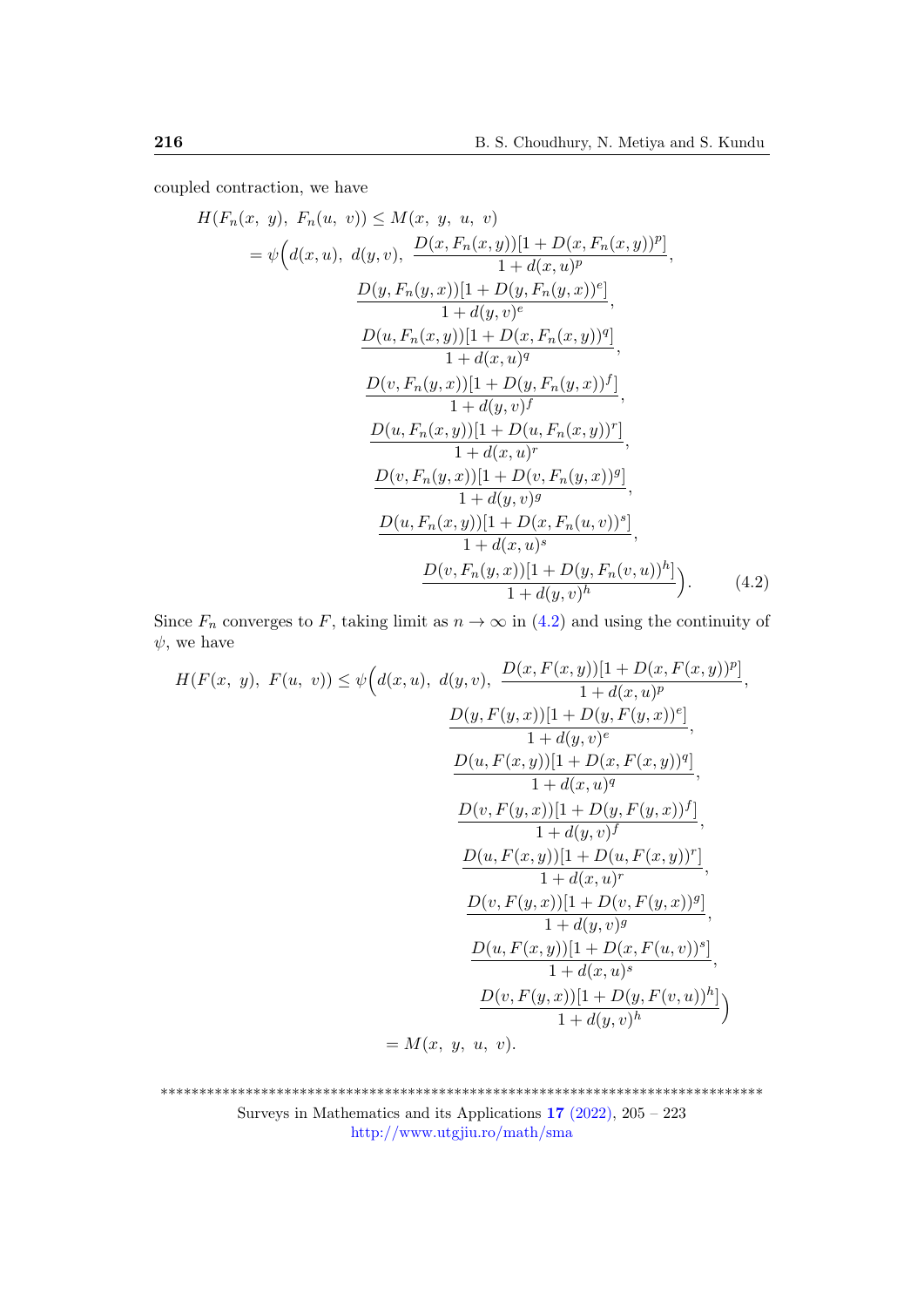Therefore, F is a generalized coupled contraction.

**Theorem 17.** Let  $(X, d)$  be a complete metric space with a binary relation R on it such that X has R-regular property and [\(4.1\)](#page-10-2) holds. Let  $\{F_n : X \times X \to K(X)$ :  $n = 1, 2, 3, \ldots$  be a sequence of R-dominated mappings converging uniformly to  $F: X \times X \to K(X)$ . Suppose that there exist p, q, r, s, e, f, g,  $h \geq 0$  and  $\psi \in \Psi$ such that each  $F_n$   $(n \in \mathbb{N})$  is a generalized coupled contraction. Then  $Fix(F_n) \neq \emptyset$ , for every  $n \in \mathbb{N}$  and  $Fix(F) \neq \emptyset$ . Also, the sets of coupled fixed points of  $F_n$  are stable if  $\Theta(t) \to 0$  as  $t \to 0$ , where  $\Theta(t) = \sum_{n=1}^{\infty} \Phi^n(t)$ .

*Proof.* By Lemma [16](#page-10-3) and Theorem [11,](#page-4-0)  $Fix(F_n) \neq \emptyset$ , for every  $n \in \mathbb{N}$  and  $Fix(F) \neq \emptyset$  $θ$ . Let  $Δ_n = sup_{(x, y)∈X×X} H(F_n(x, y), F(x, y))$ . By Theorem [15,](#page-8-0) we have

$$
\sup_{z \in Fix(F)} D_{\rho}(z, Fix(F_n)) \leq \Theta(\Delta_n) \text{ and } \sup_{z_n \in Fix(F_n)} D_{\rho}(z_n, Fix(F)) \leq \Theta(\Delta_n)
$$

. Then it follows that

$$
H_{\rho}(Fix(F_n), Fix(F)) \leq \Theta(\Delta_n). \tag{4.3}
$$

Since  $F_n \to F$  uniformly, we have  $\Delta_n \to 0$  as  $n \to \infty$ . Taking limit as  $n \to \infty$ in [\(4.3\)](#page-12-0) and using the continuity of  $\psi$ , we have  $\lim_{n\to\infty} H_{\rho}(Fix(F_n), Fix(F)) = 0$ . Therefore, the sets of coupled fixed points of  $F_n$  are stable.  $\Box$ 

#### 5 Some consequences in partially ordered metric spaces

Our next results are on partially ordered metric spaces in which there is a large literature of fixed point theory [\[5,](#page-15-1) [9,](#page-15-9) [29,](#page-17-8) [30\]](#page-17-9).

**Definition 18.** Let  $(X, \preceq)$  be a nonempty partially ordered set. A mapping F:  $X \times X \to X$  is said to be dominated if  $x \preceq F(x, y)$  and  $F(y, x) \preceq y$ , whenever  $(x, y) \in X \times X$ . A multivalued mapping  $F: X \times X \to N(X)$  is said to be dominated if  $x \preceq u$  and  $v \preceq y$ , whenever  $(x, y) \in X \times X$  and  $u \in F(x, y)$ ,  $v \in F(y, x)$ .

**Definition 19.** Let  $(X, d)$  be a metric space with a partial order  $\preceq$  on it. Then  $X$  is said to have regular property if for every increasing (or decreasing) sequence  ${x_n}$  in X,  $x_n \to x$  as  $n \to \infty$  implies  $x_n \preceq x$  (or  $x \preceq x_n$ ), for all n.

**Definition 20.** Let  $(X, d)$  be a metric space with a partial order  $\preceq$  on it. A multivalued mapping  $F : X \times X \to K(X)$  is said to be a ordered generalized coupled contraction if there exist p, q, r, s, e, f, g,  $h \geq 0$  and  $\psi \in \Psi$  such that the inequality [\(1.1\)](#page-4-1) in Definition [9](#page-4-2) is satisfied for all  $(x, y)$  and  $(u, v) \in X \times X$  with either  $[x \preceq u$  and  $v \preceq y$  or  $[u \preceq x$  and  $y \preceq v]$ .

\*\*\*\*\*\*\*\*\*\*\*\*\*\*\*\*\*\*\*\*\*\*\*\*\*\*\*\*\*\*\*\*\*\*\*\*\*\*\*\*\*\*\*\*\*\*\*\*\*\*\*\*\*\*\*\*\*\*\*\*\*\*\*\*\*\*\*\*\*\*\*\*\*\*\*\*\*\*

Surveys in Mathematics and its Applications  $17$  [\(2022\),](http://www.utgjiu.ro/math/sma/v17/v17.html) 205 – 223 <http://www.utgjiu.ro/math/sma>

<span id="page-12-0"></span> $\Box$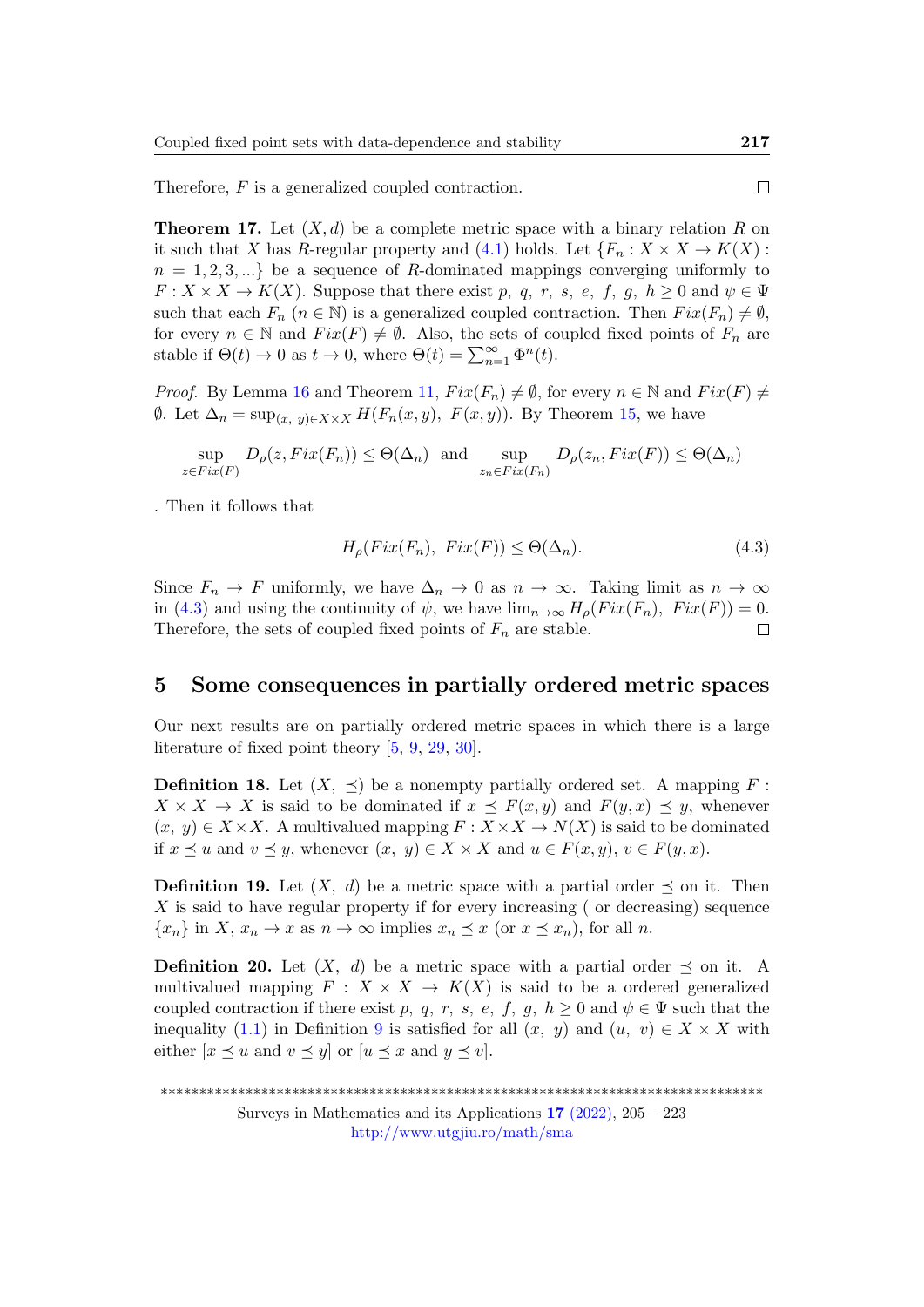**Theorem 21.** Let  $(X, d)$  be a complete metric space with a partial order  $\preceq$  on it such that X has regular property. Suppose that  $F: X \times X \to K(X)$  is a dominated mapping and there exist p, q, r, s, e, f, q, h > 0 and  $\psi \in \Psi$  such that F is a ordered generalized coupled contraction. Then F has a coupled fixed point in  $X \times X$ .

*Proof.* Define a binary relation R on X as  $(x, y) \in R$  if and only if  $x \prec y$  or  $y \prec x$ , for x,  $y \in X$ . Then (i) either  $[x \preceq u$  and  $v \preceq y]$  or  $[u \preceq x$  and  $y \preceq v]$  imply  $(x, u) \in R$  and  $(y, v) \in R$ , (ii)  $x \preceq u$  and  $v \preceq y$  imply  $(x, u) \in R$  and  $(y, v) \in R$ , (iii)  $x_n \preceq x_{n+1}, x_n \preceq x$  imply  $(x_n, x_{n+1}) \in R$ ,  $(x_n, x) \in R$  and also  $x_{n+1} \preceq x_n$ ,  $x \preceq x_n$  imply  $(x_n, x_{n+1}) \in R$ ,  $(x_n, x) \in R$ . Consequently, all the assumptions reduce to the assumptions of Theorem [11.](#page-4-0) By an application of Theorem [11,](#page-4-0) we conclude that F has a coupled fixed point in  $X \times X$ . П

# 6 Some consequences for  $\alpha$ -dominated mappings

Our next results for an  $\alpha$ -dominated mapping. This concept is defined here and is conceptual extension of the admissibility condition. Various types of admissibility conditions have been used in fixed point theory in works like [\[16,](#page-16-6) [17,](#page-16-7) [35\]](#page-18-1).

**Definition 22.** Let X be a nonempty set and  $\alpha: X \times X \rightarrow [0, \infty)$ . A mapping  $F: X \times X \to X$  is said to be  $\alpha$ -dominated if  $\alpha(x, F(x, y)) \geq 1$  and  $\alpha(y, F(y, x)) \geq 1$ , whenever  $(x, y) \in X \times X$ . A multivalued mapping  $F: X \times X \to N(X)$  is said to be  $\alpha$ -dominated if  $\alpha(x, u) \geq 1$  and  $\alpha(y, v) \geq 1$ , whenever  $(x, y) \in X \times X$  and  $u \in F(x, y), v \in F(y, x).$ 

**Definition 23.** Let  $(X, d)$  be a metric space and  $\alpha : X \times X \to [0, \infty)$ . Then X is said to have  $\alpha$ -regular property if for every convergent sequence  $\{x_n\}$  with limit  $x \in X$ ,  $\alpha(x_n, x_{n+1}) \geq 1$ , for all n implies  $\alpha(x_n, x) \geq 1$ , for all n.

**Definition 24.** Let  $(X, d)$  be a metric space and  $\alpha : X \times X \to [0, \infty)$ . A multivalued mapping  $F: X \times X \to K(X)$  is called  $\alpha$ -generalized coupled contraction if there exist p, q, r, s, e, f, g,  $h \geq 0$  and  $\psi \in \Psi$  such that the inequality [\(1.1\)](#page-4-1) in Definition [9](#page-4-2) is satisfied for all  $(x, y)$  and  $(u, v) \in X \times X$  with  $\alpha(x, u) \geq 1$  and  $\alpha(y, v) \geq 1$ .

**Theorem 25.** Let  $(X, d)$  be a complete metric space and  $\alpha : X \times X \to [0, \infty)$  be a mapping such that X has  $\alpha$ -regular property. Suppose that  $F: X \times X \to K(X)$  is an  $\alpha$ -dominated mapping and there exist p, q, r, s, e, f, g,  $h \geq 0$  and  $\psi \in \Psi$  such that F is an  $\alpha$ -generalized coupled contraction. Then F has a coupled fixed point in  $X \times X$ .

*Proof.* Define a binary relation R on X as  $(x, y) \in R$  if and only if  $\alpha(x, y) \geq 1$ , for x,  $y \in X$ . Then all the assumptions reduce to the assumptions of Theorem [11.](#page-4-0) Therefore, by an application of Theorem [11,](#page-4-0) we have that  $F$  has a coupled fixed point in  $X \times X$ .  $\Box$ 

<sup>\*\*\*\*\*\*\*\*\*\*\*\*\*\*\*\*\*\*\*\*\*\*\*\*\*\*\*\*\*\*\*\*\*\*\*\*\*\*\*\*\*\*\*\*\*\*\*\*\*\*\*\*\*\*\*\*\*\*\*\*\*\*\*\*\*\*\*\*\*\*\*\*\*\*\*\*\*\*</sup>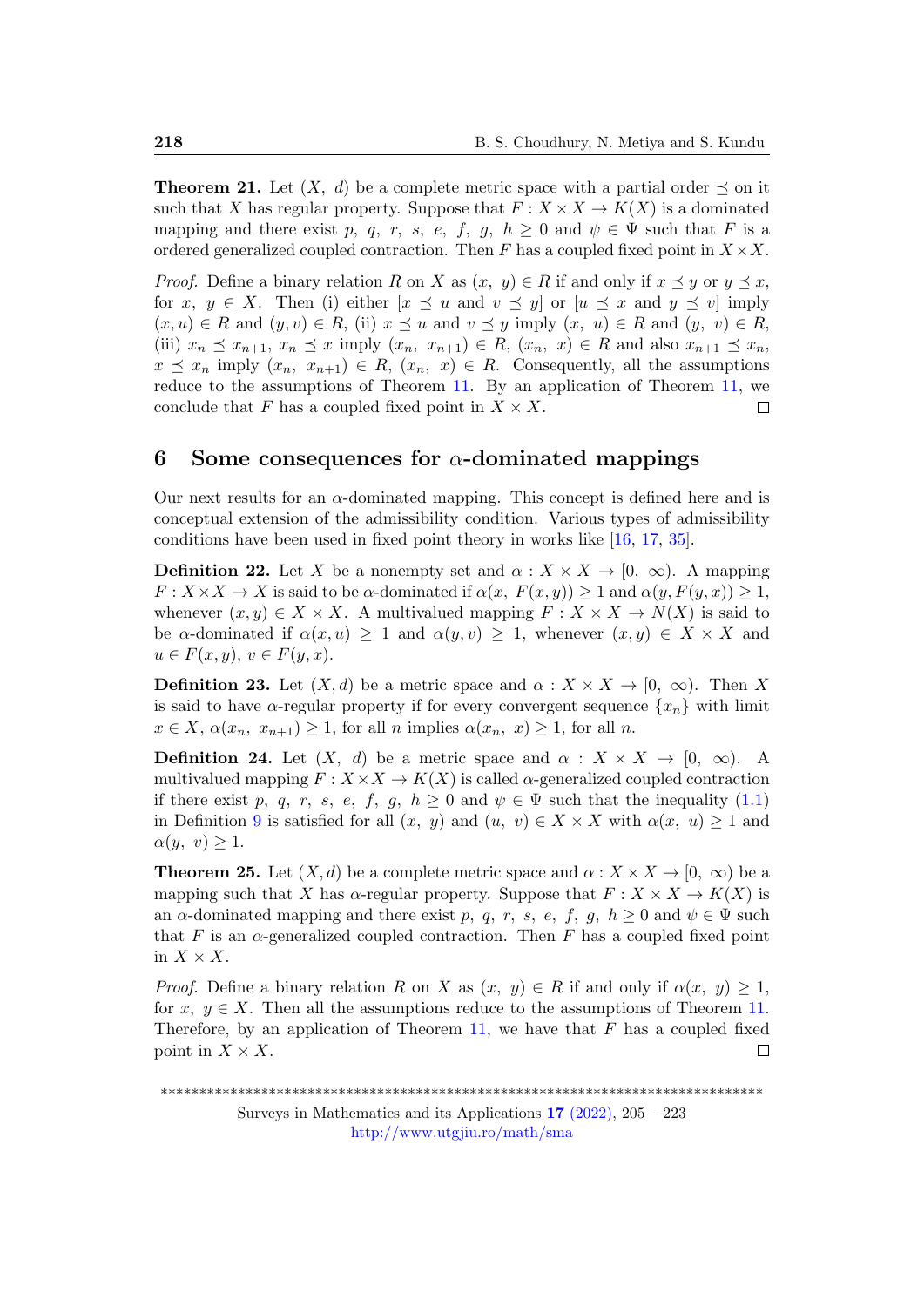### 7 Some consequences on graphic contractions

Our final section is on graphic contraction. Fixed point problem on the structures of metric spaces with a graph have appeared in works like [\[3,](#page-15-10) [6,](#page-15-7) [21,](#page-16-10) [25\]](#page-17-10).

Let X be a nonempty set and  $\Delta := \{(x, x) : x \in X\}$ . Let G be a directed graph such that its vertex set  $V(G)$  coincides with X, that is,  $V(G) = X$  and the edge set  $E(G)$  contains all loops, that is,  $\Delta \subseteq E(G)$ . Assume that G has no parallel edges. By  $G^{-1}$  we denote the conversion of a graph  $G$ , that is, the graph obtained from G by reversing the directions of the edges. Thus we have  $V(G^{-1}) = V(G)$  and  $E(G^{-1}) = \{(x, y) \in X \times X : (y, x) \in E(G)\}.$  A nonempty set X is said to be endowed with a directed graph  $G(V, E)$  if  $V(G) = X$  and  $\Delta \subseteq E(G)$ .

**Definition 26.** Let X be a nonempty set endowed with a graph  $G(V, E)$ . A mapping  $F: X \times X \to X$  is said to be G-dominated if  $(x, F(x, y)) \in E$  and  $(y, F(y, x)) \in E$ , whenever  $(x, y) \in X \times X$ . A multivalued mapping  $F: X \times X \to N(X)$  is said to be G-dominated if  $(x, u) \in E$  and  $(y, v) \in E$ , whenever  $(x, y) \in X \times X$  and  $u \in F(x, y)$ ,  $v \in F(y, x)$ .

**Definition 27.** Let  $(X, d)$  be a metric space endowed with a directed graph  $G(V, E)$ . Then X is said to have G-regular property if for every convergent sequence  $\{x_n\}$ with limit  $x \in X$ ,  $(x_n, x_{n+1}) \in E$ , for all n implies  $(x_n, x) \in E$ , for all n.

**Definition 28.** Let  $(X, d)$  be a metric space endowed with a directed graph  $G(V, E)$ . A multivalued mapping  $F: X \times X \to K(X)$  is called graphic generalized coupled contraction if there exist p, q, r, s, e, f, g,  $h \geq 0$  and  $\psi \in \Psi$  such that the inequality [\(1.1\)](#page-4-1) in Definition [9](#page-4-2) is satisfied for all  $(x, y)$  and  $(u, v) \in X \times X$  with  $(x, u) \in E$  and  $(y, v) \in E$ .

**Theorem 29.** Let  $(X, d)$  be a complete metric space endowed with a directed graph  $G(V, E)$  such that X has G-regular property. Suppose that  $F: X \times X \to K(X)$  is a G-dominated mapping and there exist p, q, r, s, e, f, g,  $h \geq 0$  and  $\psi \in \Psi$  such that  $F$  is a graphic generalized coupled contraction. Then  $F$  has a coupled fixed point in  $X \times X$ .

*Proof.* Define a binary relation R on X as  $(x, y) \in R$  if and only if  $(x, y) \in E$ , for x,  $y \in X$ . Then all the assumptions reduce to the assumptions of Theorem [11.](#page-4-0) Therefore, by an application of Theorem [11,](#page-4-0) we conclude that  $F$  has a coupled fixed point in  $X \times X$ .  $\Box$ 

## References

<span id="page-14-0"></span>[1] M. Abbas, L. Ćirić, B. Damjanović, M. Ali Khan, Coupled coincidence and common fixed point theorems for hybrid pair of mappings, Fixed Point Theory Appl. 2012 (2012) : 4, 11 pp. [MR2891977.](http://www.ams.org/mathscinet-getitem?mr=2891977) [Zbl 1281.54014.](https://zbmath.org/?q=an:1281.54014) [doi:10.1186/1687-](https://zbmath.org/) [1812-2012-4.](https://zbmath.org/)

\*\*\*\*\*\*\*\*\*\*\*\*\*\*\*\*\*\*\*\*\*\*\*\*\*\*\*\*\*\*\*\*\*\*\*\*\*\*\*\*\*\*\*\*\*\*\*\*\*\*\*\*\*\*\*\*\*\*\*\*\*\*\*\*\*\*\*\*\*\*\*\*\*\*\*\*\*\*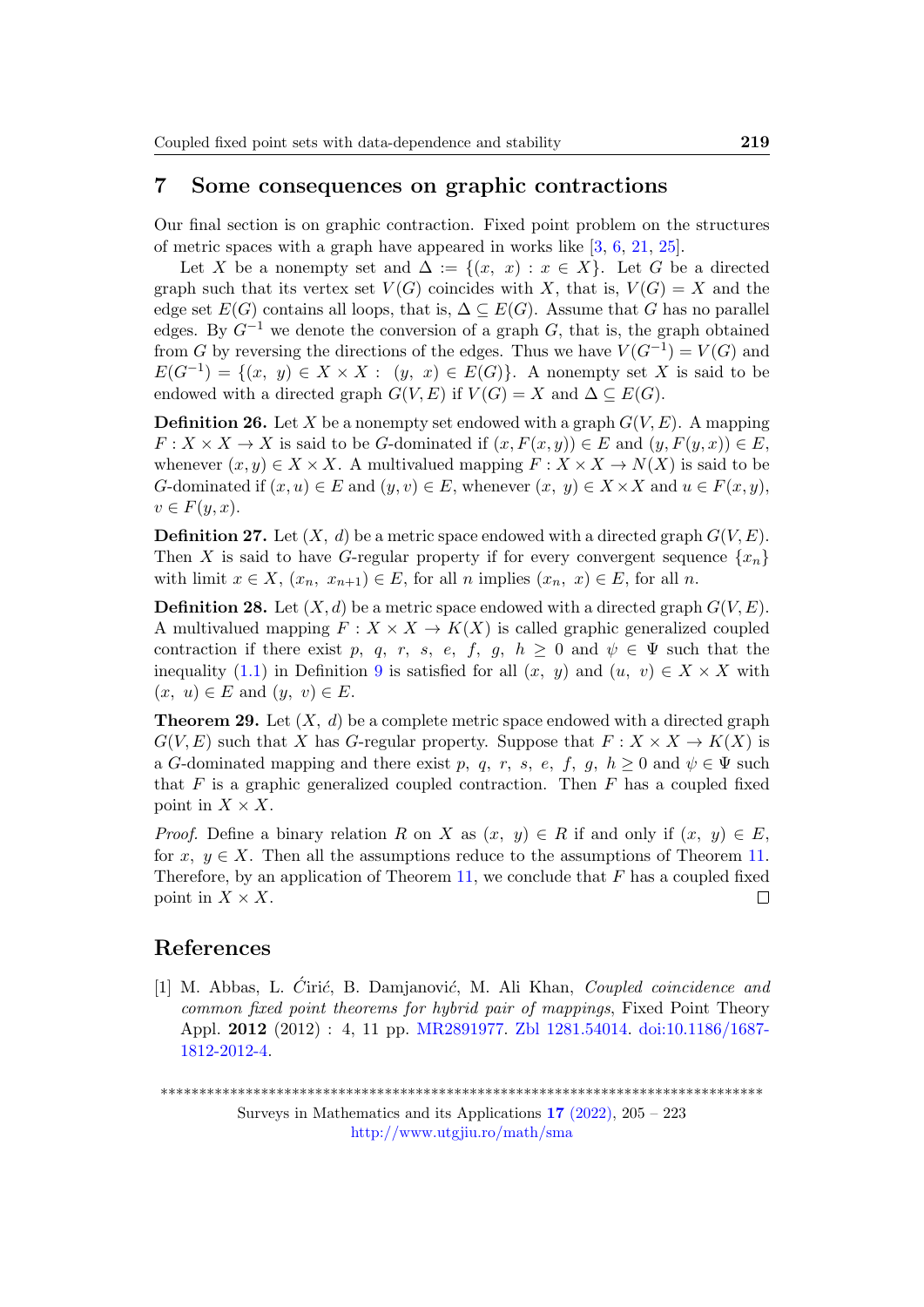- <span id="page-15-0"></span>[2] A. Alam, M. Imdad, Relation-theoretic contraction principle, J. Fixed Point Theory Appl.17(4) (2015), 693–702. [MR3421979.](http://www.ams.org/mathscinet-getitem?mr=3421979) [Zbl 1335.54040.](https://zbmath.org/?q=an:1335.54040) [doi:10.1007/s11784-015-0247-y.](https://zbmath.org/)
- <span id="page-15-10"></span>[3] M. R. Alfuraidan, M. A. Khamsi, Caristi fixed point theorem in metric spaces with a graph, Abstr. Appl. Anal.  $2014$  (2014), Article ID 303484, 5 pp. [MR3182273.](http://www.ams.org/mathscinet-getitem?mr=3182273) [Zbl 1429.54043.](https://zbmath.org/?q=an:1429.54043) [doi:10.1155/2014/303484.](https://zbmath.org/)
- <span id="page-15-5"></span>[4] M. S. Asgari, B. Mousavi, Coupled fixed point theorems with respect to binary relations in metric spaces, J. Nonlinear Sci. Appl.  $8(2)$  (2015), 153–162. [MR3300248.](http://www.ams.org/mathscinet-getitem?mr=3300248) [Zbl 06430295.](https://zbmath.org/?q=an:06430295) [doi:10.22436/jnsa.008.02.07.](https://zbmath.org/)
- <span id="page-15-1"></span>[5] G. V. R. Babu, Y. J. Cho, M. V. R. Kameswari, Common coupled fixed points of compatible pair of maps satisfying condition  $(B)$  with a rational expression in partially ordered metric spaces, Thai J. Math.  $13(3)$  (2015), 561–579. [MR3446196.](http://www.ams.org/mathscinet-getitem?mr=3446196) [Zbl 1349.54083.](https://zbmath.org/?q=an:1349.54083)
- <span id="page-15-7"></span>[6] I. Beg, A. R. Butt, S. Radojević, *The contraction principle for set valued map*pings on a metric space with a graph, Comput. Math. Appl.  $60(5)$  (2010), 1214– 1219. [MR2672921.](http://www.ams.org/mathscinet-getitem?mr=2672921) [Zbl 1201.54029.](https://zbmath.org/?q=an:1201.54029) [doi:10.1016/j.camwa.2010.06.003.](https://zbmath.org/)
- <span id="page-15-4"></span>[7] T. Gnana Bhaskar, V. Lakshmikantham, Fixed point theorems in partially ordered metric spaces and applications, Nonlinear Anal. 65(7) (2006), 1379–1393. [MR2245511.](http://www.ams.org/mathscinet-getitem?mr=2245511) [Zbl 1106.47047.](https://zbmath.org/?q=an:1106.47047) [doi:10.1016/j.na.2005.10.017.](https://zbmath.org/)
- <span id="page-15-8"></span>[8] R. K. Bose, R. N. Mukherjee, Stability of fixed point sets and common fixed points of families of mappings, Indian J. Pure Appl. Math.  $11(9)$  (1980), 1130–1138. [MR584134.](http://www.ams.org/mathscinet-getitem?mr=584134) [Zbl 0437.54037.](https://zbmath.org/?q=an:0437.54037)
- <span id="page-15-9"></span>[9] I. Cabrera, J. Harjani, K. Sadarangani, A fixed point theorem for contractions of rational type in partially ordered metric spaces, Ann. Univ. Ferrara Sez. VII Sci. Mat. 59(2) (2013), 251–258. [MR3120037.](http://www.ams.org/mathscinet-getitem?mr=3120037) [Zbl 1319.54014.](https://zbmath.org/?q=an:1319.54014) [doi:10.1007/s11565-](https://zbmath.org/) [013-0176-x.](https://zbmath.org/)
- <span id="page-15-2"></span>[10] S. Chandok, J. K. Kim, Fixed point theorem in ordered metric spaces for generalized contractions mappings satisfying rational type expressions, Nonlinear Funct. Anal. Appl. 17(3) (2012), 301–306. [Zbl 1452.54026.](https://zbmath.org/?q=an:1452.54026)
- <span id="page-15-3"></span>[11] S. Chandok, B. S. Choudhury, N. Metiya, Fixed point results in ordered metric spaces for rational type expressions with auxiliary functions, J. Egyptian Math. Soc. 23(1) (2015), 95–101. [MR3317306.](http://www.ams.org/mathscinet-getitem?mr=3317306) [Zbl 1317.54016.](https://zbmath.org/?q=an:1317.54016) [doi:10.1016/j.joems.2014.02.002.](https://zbmath.org/)
- <span id="page-15-6"></span>[12] C. Chifu, G. Petrusel, New results on coupled fixed point theory in metric spaces endowed with a directed graph, Fixed Point Theory Appl. 2014 (2014): 151, 13 pp. [MR3374742.](http://www.ams.org/mathscinet-getitem?mr=3374742) [Zbl 1347.54070.](https://zbmath.org/?q=an:1347.54070) [doi:10.1186/1687-1812-2014-151.](https://zbmath.org/)

\*\*\*\*\*\*\*\*\*\*\*\*\*\*\*\*\*\*\*\*\*\*\*\*\*\*\*\*\*\*\*\*\*\*\*\*\*\*\*\*\*\*\*\*\*\*\*\*\*\*\*\*\*\*\*\*\*\*\*\*\*\*\*\*\*\*\*\*\*\*\*\*\*\*\*\*\*\*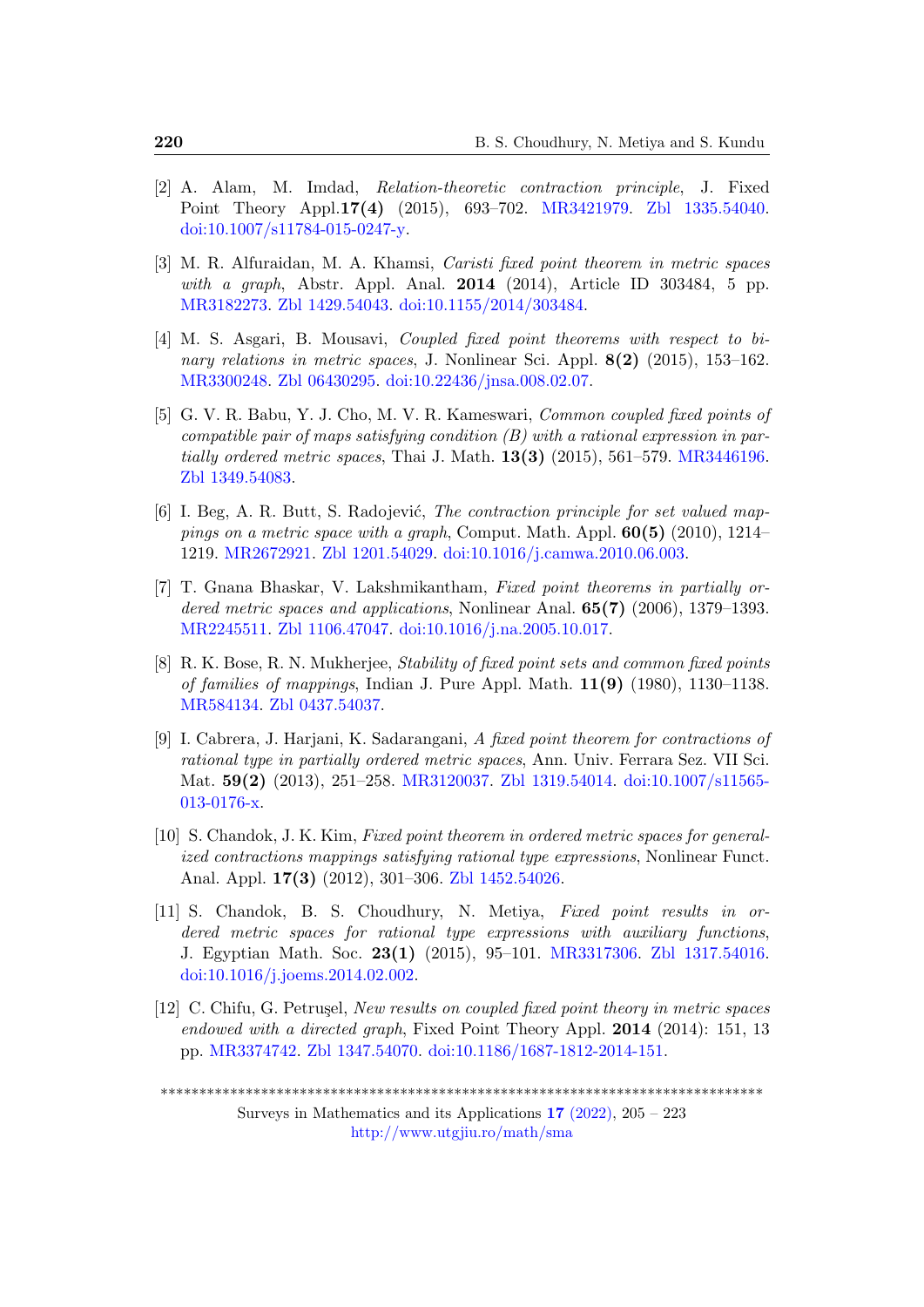- <span id="page-16-8"></span>[13] C. Chifu, G. Petrușel, Coupled fixed point results for  $(\varphi, G)$ -contractions of type (b) in b-metric spaces endowed with a graph, J. Nonlinear Sci. Appl.  $10(2)$ (2017), 671–683. [MR3623029.](http://www.ams.org/mathscinet-getitem?mr=3623029) [Zbl 1412.47108.](https://zbmath.org/?q=an:1412.47108) [doi:10.22436/jnsa.010.02.29.](https://zbmath.org/)
- <span id="page-16-9"></span>[14] A. Chis-Novac, R. Precup, I. A. Rus, *Data dependence of fixed points for* non-self generalized contractions, Fixed Point Theory  $10(1)$  (2009), 73–87. [MR2524149.](http://www.ams.org/mathscinet-getitem?mr=2524149) [Zbl 1226.47056.](https://zbmath.org/?q=an:1226.47056)
- <span id="page-16-5"></span>[15] B. S. Choudhury, P. Maity, Coupled fixed point results in generalized metric spaces, Math. Comput. Modelling 54(1-2) (2011), 73–79. [MR2801866.](http://www.ams.org/mathscinet-getitem?mr=2801866) [Zbl](https://zbmath.org/?q=an:1225.54016) [1225.54016.](https://zbmath.org/?q=an:1225.54016) [doi:10.1016/j.mcm.2011.01.036.](https://zbmath.org/)
- <span id="page-16-6"></span>[16] B. S. Choudhury, N. Metiya, S. Kundu, Existence and stability results for coincidence points of nonlinear contractions, Facta Univ. Ser. Math. Inform. 32 (4) (2017), 469–483. [MR3749137.](http://www.ams.org/mathscinet-getitem?mr=3749137) [Zbl 1474.54142.](https://zbmath.org/?q=an:1474.54142) [doi:10.22190/FUMI1704469C.](https://zbmath.org/)
- <span id="page-16-7"></span>[17] B. S. Choudhury, N. Metiya, S. Kundu, Existence, data-dependence and stability of coupled fixed point sets of some multivalued operators, Chaos Solitons Fractals 133 (2020), Article ID 109678, 7 pp. [MR4062528.](http://www.ams.org/mathscinet-getitem?mr=4062528) [Zbl 7501172.](https://zbmath.org/?q=an:7501172) [doi:10.1016/j.chaos.2020.109678.](https://zbmath.org/)
- <span id="page-16-2"></span>[18] B. K. Dass, S. Gupta, An extension of Banach contraction principle through rational expressions, Indian J. Pure Appl. Math.  $6(12)$  (1975), 1455–1458. [MR0467708.](http://www.ams.org/mathscinet-getitem?mr=0467708) [Zbl 0371.54074.](https://zbmath.org/?q=an:0371.54074)
- <span id="page-16-0"></span>[19] D. Gopal, L. M. Budhia, S. Jain, A relation theoretic approach for ϕ− fixed point result in metric space with an application to an integral equation, Commun. Nonlinear Anal. 6(1) (2019), 89–95.
- <span id="page-16-4"></span>[20] D. Guo, V. Lakshmikantham, Coupled fixed points of nonlinear operators with applications, Nonlinear Anal.  $11(5)$  (1987), 623–632. [MR0886653.](http://www.ams.org/mathscinet-getitem?mr=0886653) [Zbl](https://zbmath.org/?q=an:0635.47045) [0635.47045.](https://zbmath.org/?q=an:0635.47045) [doi:10.1016/0362-546X\(87\)90077-0.](https://zbmath.org/)
- <span id="page-16-10"></span>[21] J. Jachymski, The contraction principle for mappings on a metric space with a graph, Proc. Amer. Math. Soc. 136 (4) (2008), 1359–1373. [MR2367109.](http://www.ams.org/mathscinet-getitem?mr=2367109) [Zbl](https://zbmath.org/?q=an:1139.47040) [1139.47040.](https://zbmath.org/?q=an:1139.47040) [doi:10.1090/S0002-9939-07-09110-1.](https://zbmath.org/)
- <span id="page-16-3"></span>[22] D. S. Jaggi, B. K. Dass, An extension of Banach's fixed point theorem through rational expression, Bull. Cal. Math. Soc.  $72(5)$  (1980), 261–262. [MR0669594.](http://www.ams.org/mathscinet-getitem?mr=0669594) [Zbl 0476.54044.](https://zbmath.org/?q=an:0476.54044)
- <span id="page-16-1"></span>[23] M. S. Khan, M. Berzig, S. Chandok, Fixed point theorems in bimetric space endowed with a binary relation and applications, Miskolc Math. Notes  $16 \text{ (2)}$ (2015), 939—951. [MR3454153.](http://www.ams.org/mathscinet-getitem?mr=3454153) [Zbl 1349.54107.](https://zbmath.org/?q=an:1349.54107) [doi:10.18514/MMN.2015.1263.](https://zbmath.org/)

\*\*\*\*\*\*\*\*\*\*\*\*\*\*\*\*\*\*\*\*\*\*\*\*\*\*\*\*\*\*\*\*\*\*\*\*\*\*\*\*\*\*\*\*\*\*\*\*\*\*\*\*\*\*\*\*\*\*\*\*\*\*\*\*\*\*\*\*\*\*\*\*\*\*\*\*\*\*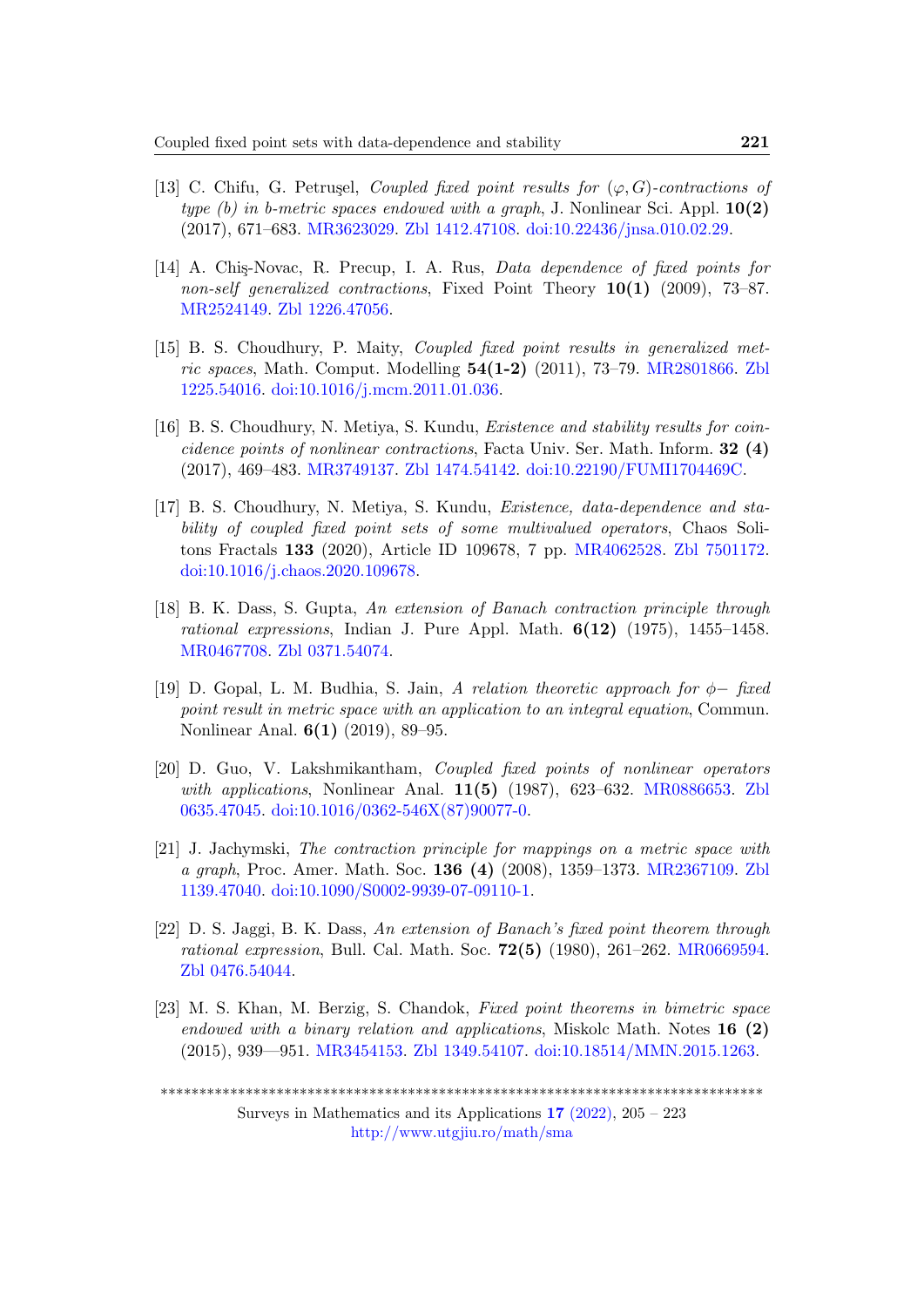- <span id="page-17-5"></span>[24] T. C. Lim, On fixed point stability for set valued contractive mappings with applications to generalized differential equations, J. Math. Anal. Appl.  $110(2)$ (1985), 436–441. [MR0805266.](http://www.ams.org/mathscinet-getitem?mr=0805266) [Zbl 0593.47056.](https://zbmath.org/?q=an:0593.47056) [doi:10.1016/0022-247X\(85\)90306-](https://zbmath.org/) [3.](https://zbmath.org/)
- <span id="page-17-10"></span>[25] Z. Mustafa, M. M. M. Jaradat, H. M. Jaradat, Some common fixed point results of graphs on b-metric space, J. Nonlinear Sci. Appl.  $9(6)(2016)$ , 4838-4851. [MR3551142.](http://www.ams.org/mathscinet-getitem?mr=3551142) [Zbl 1470.54086.](https://zbmath.org/?q=an:1470.54086) [doi:10.22436/jnsa.009.06.119.](https://zbmath.org/)
- <span id="page-17-6"></span>[26] J. T. Markin, A fixed point stability theorem for nonexpansive set valued mappings, J. Math. Anal. Appl. 54 (2) (1976), 441–443. [MR0412910.](http://www.ams.org/mathscinet-getitem?mr=0412910) [Zbl 0335.47041.](https://zbmath.org/?q=an:0335.47041) [doi:10.1016/0022-247X\(76\)90212-2.](https://zbmath.org/)
- <span id="page-17-2"></span>[27] S. B. Nadler Jr., Multi-valued contraction mappings, Pacific J. Math. 30 (2) (1969), 475–488. [MR0254828.](http://www.ams.org/mathscinet-getitem?mr=0254828) [Zbl 0187.45002.](https://zbmath.org/?q=an:0187.45002)
- <span id="page-17-1"></span>[28] H. K. Nashine, B. S. Choudhury, N. Metiya, Coupled coincidence point theorems in partially ordered metric spaces, Thai J. Math.  $12$  (3) (2014), 665–685. [MR3291693.](http://www.ams.org/mathscinet-getitem?mr=3291693) [Zbl 1328.54046.](https://zbmath.org/?q=an:1328.54046)
- <span id="page-17-8"></span>[29] J. J. Nieto, R. Rodríguez-López, Contractive mapping theorems in partially ordered sets and applications to ordinary differential equations, Order  $22(3)$ (2005), 223–239. [MR2212687.](http://www.ams.org/mathscinet-getitem?mr=2212687) [Zbl 1140.47045.](https://zbmath.org/?q=an:1140.47045) [doi:10.1007/s11083-005-9018-5.](https://zbmath.org/)
- <span id="page-17-9"></span>[30] A. C. M. Ran, M. C. B. Reurings, A fixed point theorem in partially ordered sets and some applications to matrix equations, Proc. Amer. Math. Soc. 132 (5) (2004), 1435–1443. [MR2053350.](http://www.ams.org/mathscinet-getitem?mr=2053350) [Zbl 1060.47056.](https://zbmath.org/?q=an:1060.47056) [doi:10.1090/S0002-9939-](https://zbmath.org/) [03-07220-4.](https://zbmath.org/)
- <span id="page-17-3"></span>[31] I. A. Rus, A. Petrusel, A. Sîntămărian, Data dependence of the fixed points set of multivalued weakly Picard operators, Studia Univ. "Babes - Bolyai", Math. 46 (2) (2001), 111–121. [MR1954261.](http://www.ams.org/mathscinet-getitem?mr=1954261) [Zbl 1027.47053.](https://zbmath.org/?q=an:1027.47053)
- <span id="page-17-4"></span>[32] I. A. Rus, A. Petrusel, A. Sîntămărian, Data dependence of the fixed points set of some multivalued weakly Picard operators, Nonlinear Anal. 52 (8) (2003), 1947–1959. [MR1954591.](http://www.ams.org/mathscinet-getitem?mr=1954591) [Zbl 1055.47047.](https://zbmath.org/?q=an:1055.47047) [doi:10.1016/S0362-546X\(02\)00288-2.](https://zbmath.org/)
- <span id="page-17-7"></span>[33] B. Samet, C. Vetro, Coupled fixed point theorems for multi-valued nonlinear contraction mappings in partially ordered metric spaces, Nonlinear Anal.  $74(12)$ (2011), 4260–4268. [MR2803028.](http://www.ams.org/mathscinet-getitem?mr=2803028) [Zbl 1216.54021.](https://zbmath.org/?q=an:1216.54021) [doi:10.1016/j.na.2011.04.007.](https://zbmath.org/)
- <span id="page-17-0"></span>[34] B. Samet, M. Turinici, Fixed point theorems on a metric space endowed with an aribitary binary relation and applications, Commun. Math. Anal.  $13(2)$  (2012), 82–97. [MR2998356.](http://www.ams.org/mathscinet-getitem?mr=2998356) [Zbl 1259.54024.](https://zbmath.org/?q=an:1259.54024) [doi:10.1163/156855399X00162.](https://zbmath.org/)

\*\*\*\*\*\*\*\*\*\*\*\*\*\*\*\*\*\*\*\*\*\*\*\*\*\*\*\*\*\*\*\*\*\*\*\*\*\*\*\*\*\*\*\*\*\*\*\*\*\*\*\*\*\*\*\*\*\*\*\*\*\*\*\*\*\*\*\*\*\*\*\*\*\*\*\*\*\*